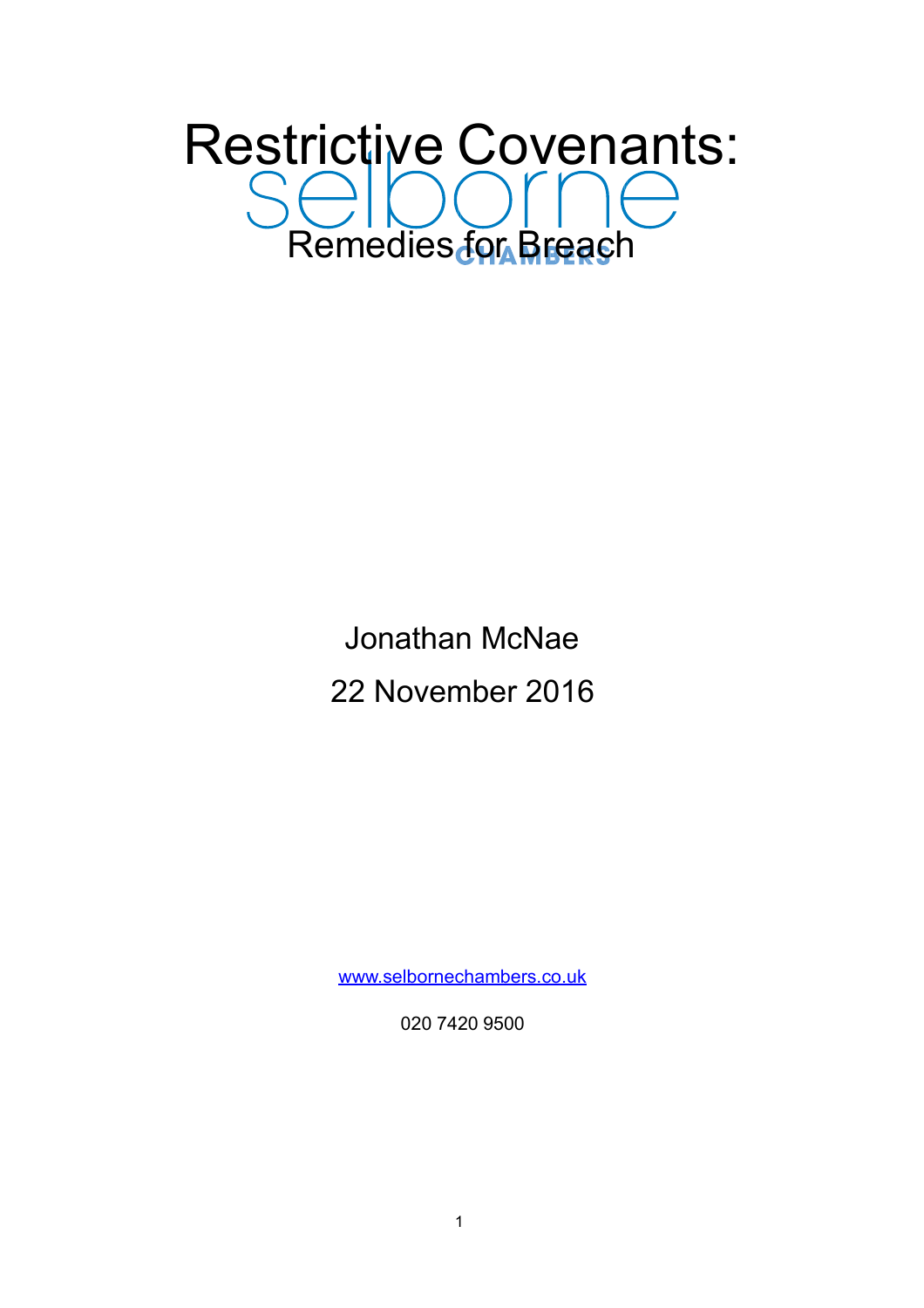#### **INTRODUCTION**

- 1. There are whole books written on restrictive covenants in relation to property, and so instead of a whistle-stop tour of the area, this part of the seminar concentrates instead on remedies for breach. This is the most transferable aspect of this area of law, and the same principles are of application generally within litigation.
- 2. Restrictive covenants can appear in both leases and in relation to freehold land. They are contractual obligations that prohibit certain specific conduct. Unlike normal contractual promises, which bind only the original parties, these can bind subsequent owners of the affected land.
- 3. Common examples of restrictive covenants include:
	- (i) Not to erect any building or structures on the land that has been acquired.
	- (ii) Not to use the land for any business activity.
	- (iii) Not to use the land other than for agricultural use and not to carry out any building or residential development.

#### **REMEDIES FOR BREACH**

4. There are a number of remedies for breach of restrictive covenants and the most important two are damages and injunctive relief. However, these two remedies do not sit discretely side by side, as by section 50 of the Senior Courts Act 1981; the Court has a general power to award damages in lieu of injunction even if there was no separate claim for damages pleaded . There 1 are some limits to this, not least of which is that the court must first have

jurisdiction to grant an injunction. The effect of section 50 is wide enough to allow a limited injunction to be granted together with damages to compensate for that limitation. Importantly in the area of restrictive covenants, a court can

<sup>1</sup> Section 50 states: "Where the Court of Appeal or the High Court has jurisdiction to entertain an application for an injunction or specific performance, it may award damages in addition to, or in substitution for, an injunction or specific performance".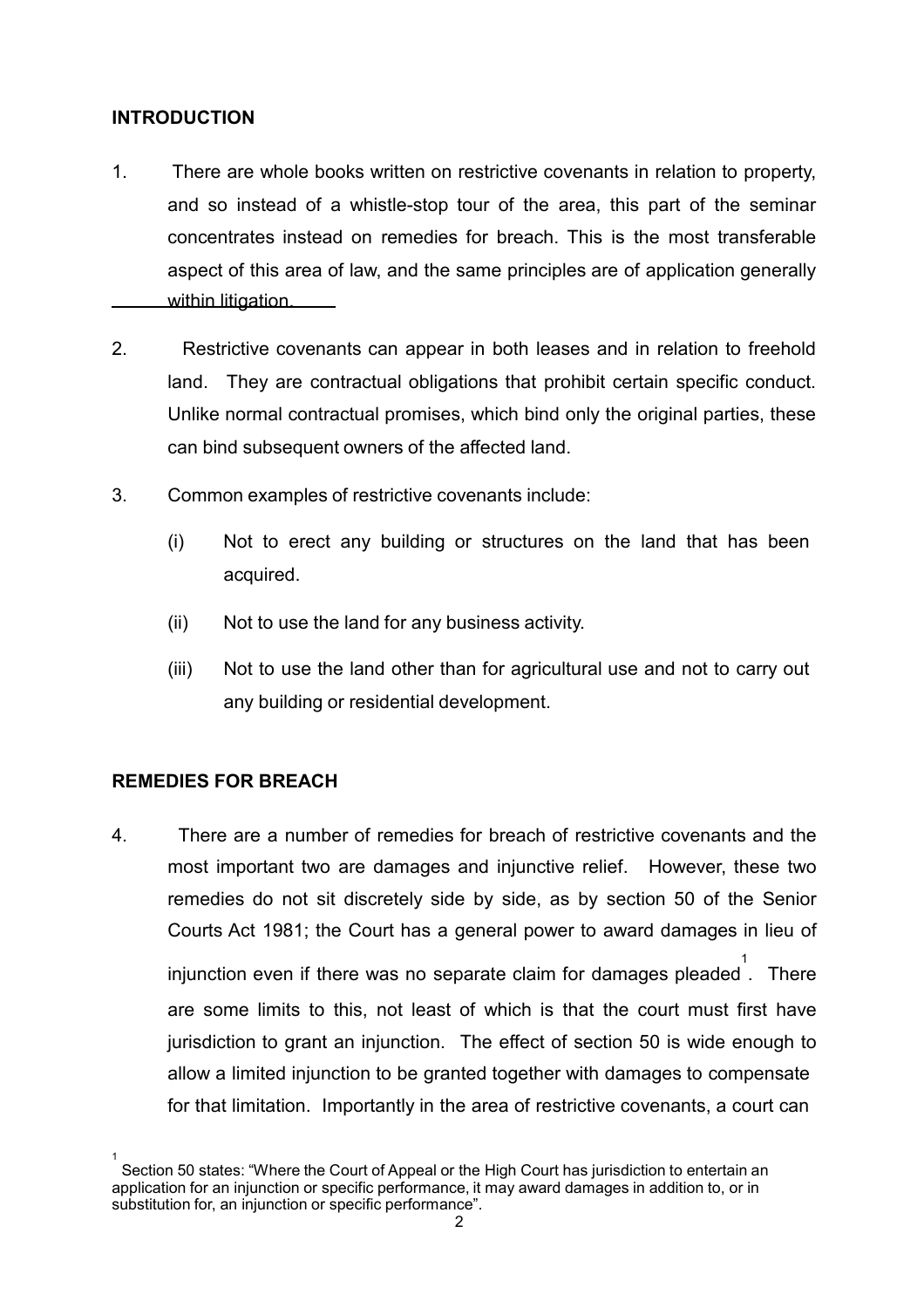also award damages or grant an injunction for future infringements, including in relation to human rights.

5. As such, section 50 provides a stark illustration as to the discretionary nature of relief in this area. To split the two apart can be somewhat artificial, but what can be of use is an overview of some of the factors taken into consideration when courts turn to consider remedies for breach of restrictive covenants.

#### **DAMAGES**

- 6. Damages for breach of covenant may be awarded under two distinct heads:
	- (i) for breach of the covenant on a contractual basis at common law; or
	- (ii) for breach of the covenant in equity in situations where damages are awarded in lieu of an injunction.
- 7. In practice, there is very little difference between the two, the only real difference being that a claim for damages on a contractual basis will be affected by the operation of the Limitation Act; whereas damages in lieu of an injunction is a discretionary remedy and the limitations are equitable such as acquiescence or the doctrine of Laches.
- 8. There are three main principles to be borne in mind when assessing damages for breach of restrictive covenants:
	- (i) Irrespective of the positions of the parties, whether they be original covenantees or successors, the principles governing an award of damages should be the same.
	- (ii) Damages fall to be assessed on the basis of the usual rules relating to remoteness and causation.
	- (iii) The starting point is that the damages should be assessed on the basis that they are compensatory in nature.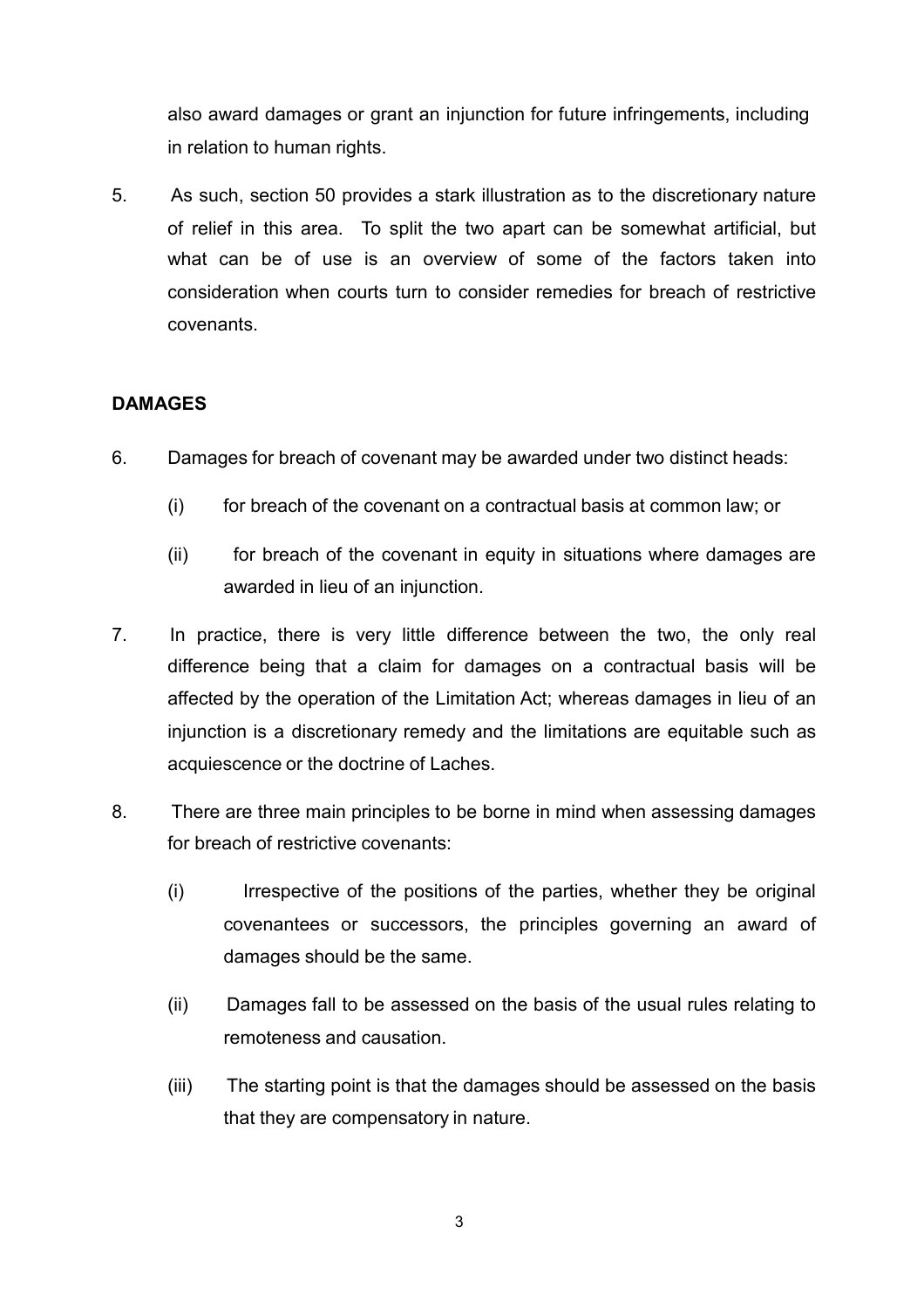#### **Non compensatory damages**

- 9. Exemplary damages are damages awarded against the defendant as punishment and therefore go beyond mere compensation of the claimant. The traditional position in English law is that this is unacceptable: damages are to assess the claimant's loss and not to affect the defendant's profit. Damages are intended to be compensatory in nature. However, in the first half of the 20<sup>th</sup> century, there was "creep" under which certain torts were found to allow for such punitive damages, until the decision of the House of Lords in *Rookes v Barnard* [1964] AC 1129 restricted their use to limited exceptions.
- 10. Until 2000, only those limited exceptions remained. The most important exception that existed pre-2000 from the land lawyer's perspective was that if there had been an invasion of a property interest, then a remedy which has the effect of depriving the contract breaker of some of his profit, could be awarded. However, by the decision in *Attorney General v. Blake* [2001] 1 AC 268, these exceptions were extended. The House of Lords expressly approved the *Wrotham Park* line of authorities and did not restrict the use of Wrotham Park damages to circumstances in which there had been an invasion on a property interest. At page 283 of the Report, their Lordships stated:

"In a suitable case, damages for breach of contract may be measured by the benefit gained by the wrongdoer from the breach. The defendant must make a reasonable payment in respect of the benefit he has gained".

11. For land lawyers, this measure of damages was not uncommon particularly in relation to restrictive covenant cases, but what this does mean is that this measure of damages will be more readily available in cases following the decision in *AG v. Blake 2* .

<sup>2</sup> For example, in *Experience Hendrix LLC v. PPX Enterprises Inc* [2003] EWCA Civ 323, the Court of Appeal allowed *Wrotham Park* damages to be awarded in a straightforward commercial dispute; and in *CF Partners (UK) LLP v Barclays Bank PLC & Tricorona* [2014] EWHC 3049 (Ch), in a misuse of confidential information case, the High Court applied the hypothetical negotiation to the cost of releasing the Defendants from their obligations of trust and confidence owed to the Claimant.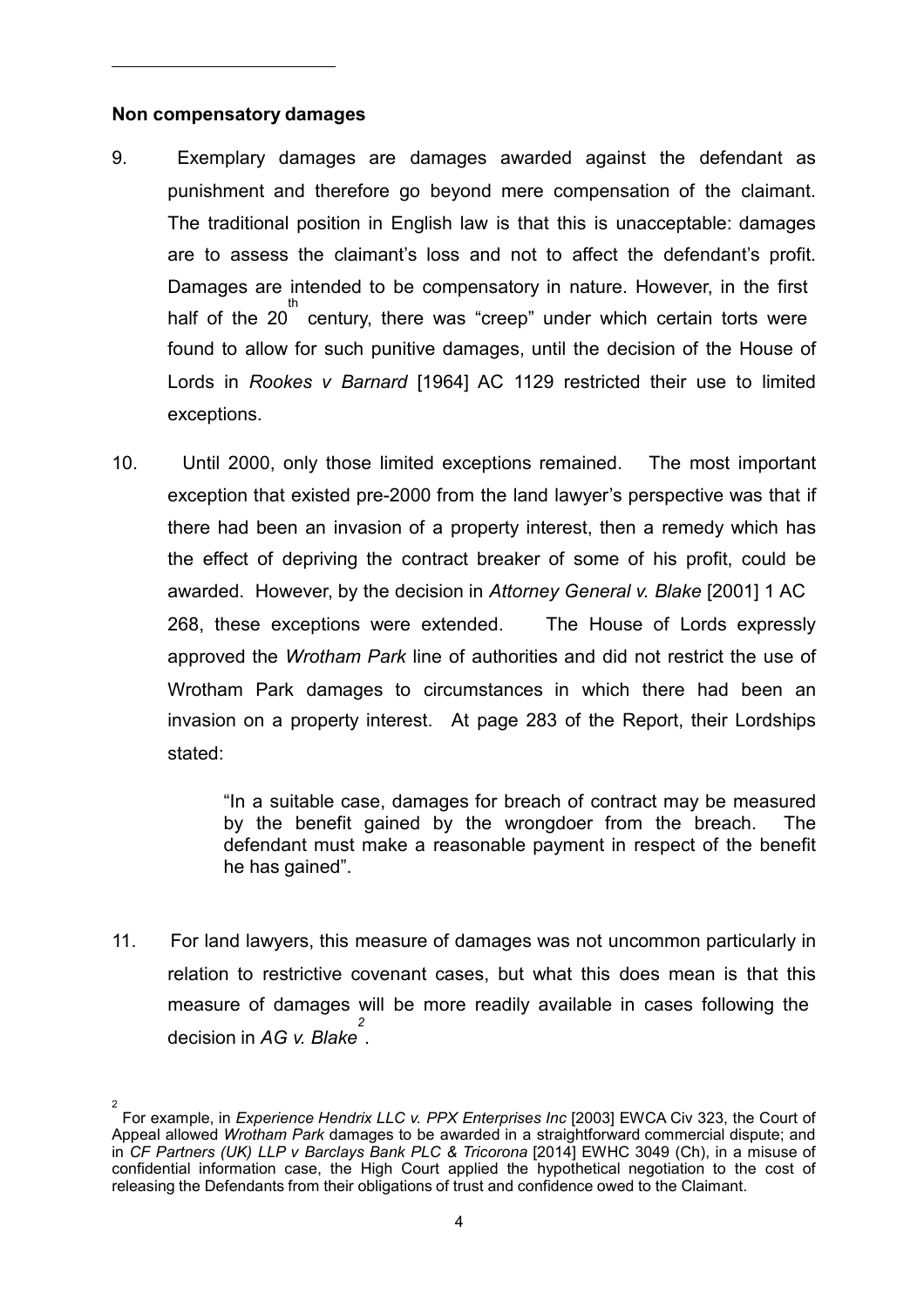#### *Wrotham Park* **Damages**

- 12. There are a number of principles that can be discerned from the authorities as to how damages should be assessed for breach of restrictive covenant 3 :
	- (i) Damages should be compensatory in nature and based upon placing the claimant in the position that he would have been in had the covenant been observed or performed.
	- (ii) The starting point is that the measure of damages will be the diminution in value of the benefit of the land by virtue of the breach of the covenant, whether that is a past or continuing breach. Usually, the date of the breach will be the date taken for assessing the value of that loss.
	- (iii) Although the starting point is to look at the diminution in value of the land, there will be occasions where this does not produce a truly compensatory measure of damages as it may fail to take into account the value of what the claimant would have retained or maintained if the covenant had been observed.
- 13. If this is the case, then the courts may award the claimant an amount which represents what the defendant would have been willing to pay to secure release from the covenant. In circumstances such as these, the court will seek to assess damages on the basis of a hypothetical negotiation and are known colloquially as *Wrotham Park* damages (named after the decision of Brightman J at [1974] 1 WLR 798).
- 14. There are various ways of doing this:
	- Looking at fair percentage of the defendant's profits.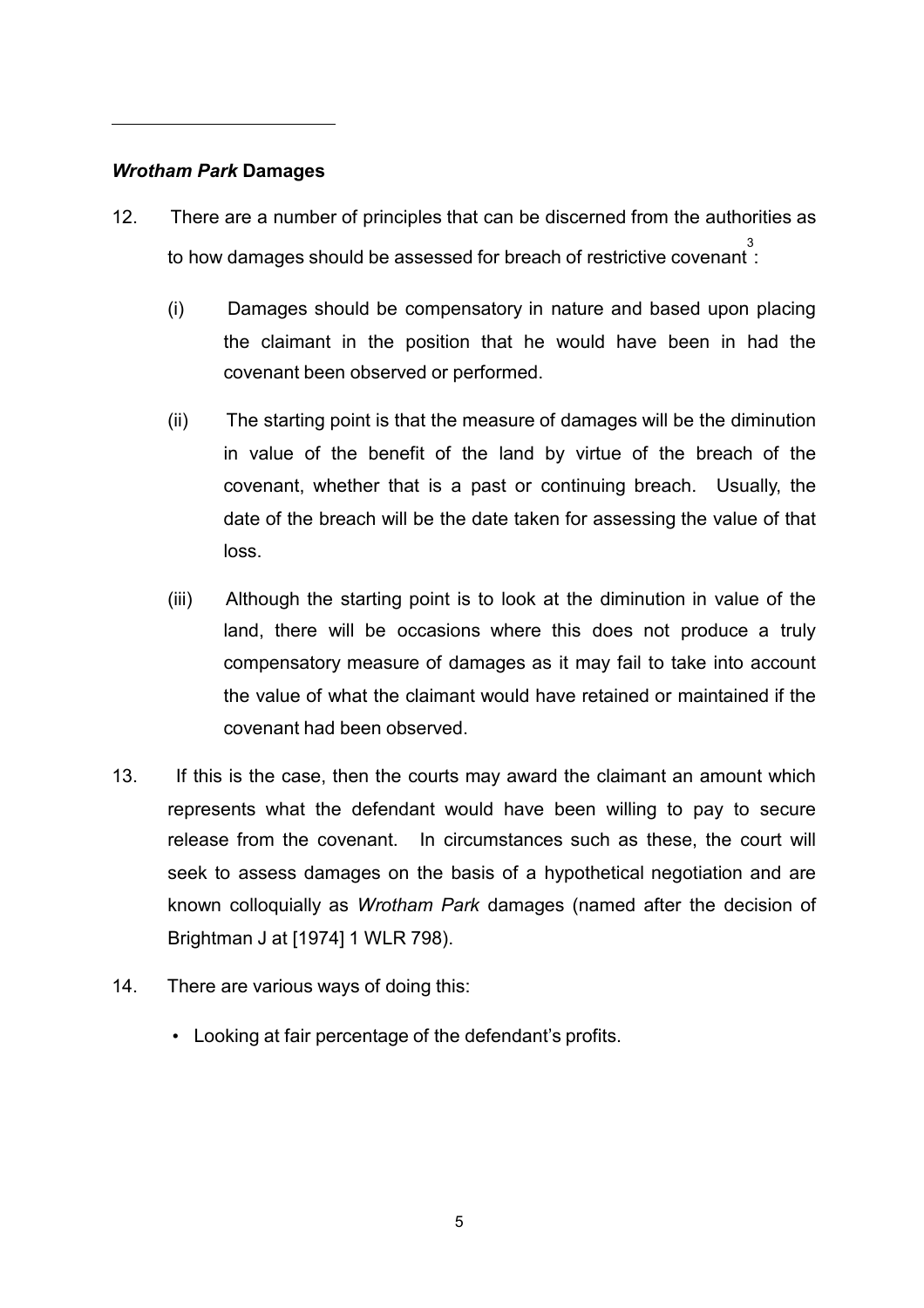3 A statement of the principles to be derived from the case law and practice points are also set out at Paras 48 and 49 of the Privy Council's Opinion in *Pell Frischman Engineering v Bow Valley Iran Ltd*  [2009] UKPC 45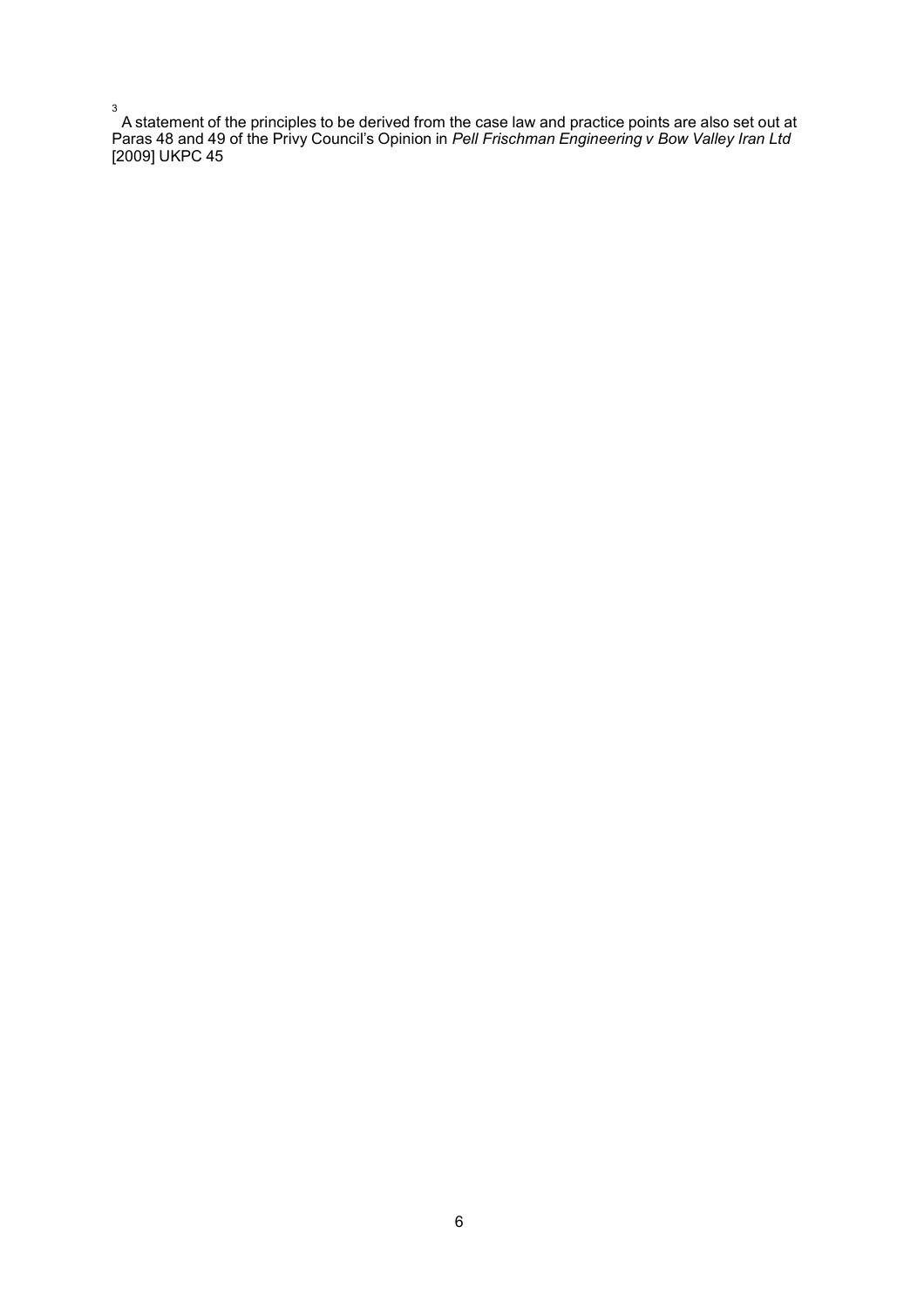By reference to another profit which may accrue to the defendant from release (as may be the case if there is simply an increase in the value of the released land rather than a profit *per se*).

### **Assessment under Wrotham Park Damages 4**

- 15. There are a number of important points to note in relation to the assessment of Wrotham *Park* damages:
	- (iv) They may be awarded irrespective of whether the claim is brought in common law or at equity.
	- (v) It seems likely that *Wrotham Park* damages would be available in circumstances even where if at the date of issue of the Claim Form the court could not award an injunction as a matter of jurisdiction 5 .
	- (vi) *Wrotham Park* damages cannot be used to plug a gap in an incompletely pleaded case. 6
	- (vii) *Wrotham Park* damages are available even if the court did have jurisdiction to grant an injunction but declined so to do.
- 16. As is often the case, there is no hard and fast rule, and the amount awarded often varies. However, some people first calculate one third of the anticipated net profit that could be made from the development in breach of covenant. This is often referred to as "the Stokes percentage" .
- 17. When the Stokes percentage has been calculated, various different checks often alter this percentage, and the cases show a variation of anywhere

<sup>4</sup> A very helpful list of factors relating to this exercise are set out at paragraph 35 of *Amec Developments Ltd v. Jury's Hotel Management (UK) Ltd* (2001) 82 P&CR 22, qualified in part at Para 50 of *Pell Frischman*. If time allows, then there is a review of many authorities at paragraphs 55 to 92 of <sup>5</sup> Warren J's judgment in *Field Common Ltd v. Elmbridge Borough Council* [2008] EWHC 2079 (Ch). This appears to be because *Wrotham Park* damages are a remedy available at common law and do

not depend upon the operation of section 50 of the Senior Courts Act: see *WWF Worldwide Fund for Nature v. World Russian Federation Entertainment Inc* [2007] EWCA Civ. 286 at paragraph 54 *per* Chadwick LJ. See also *Pell Frischman* (2009)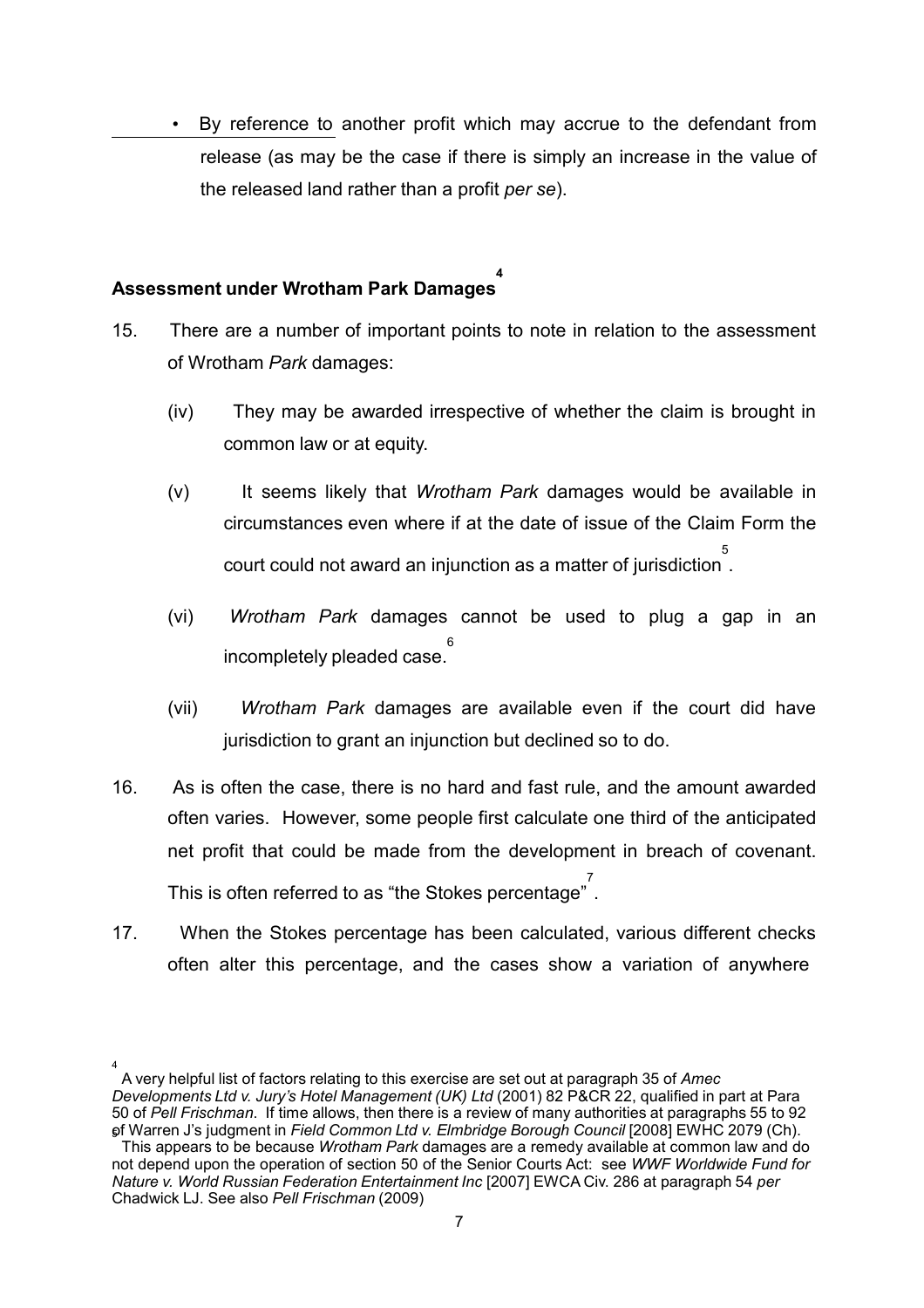<sup>7</sup> *Arroyo v Equion Energia Ltd* [2013] EWHC 3150 *per Stokes v. Cambridge Corporation* (1962) 13 P&CR 77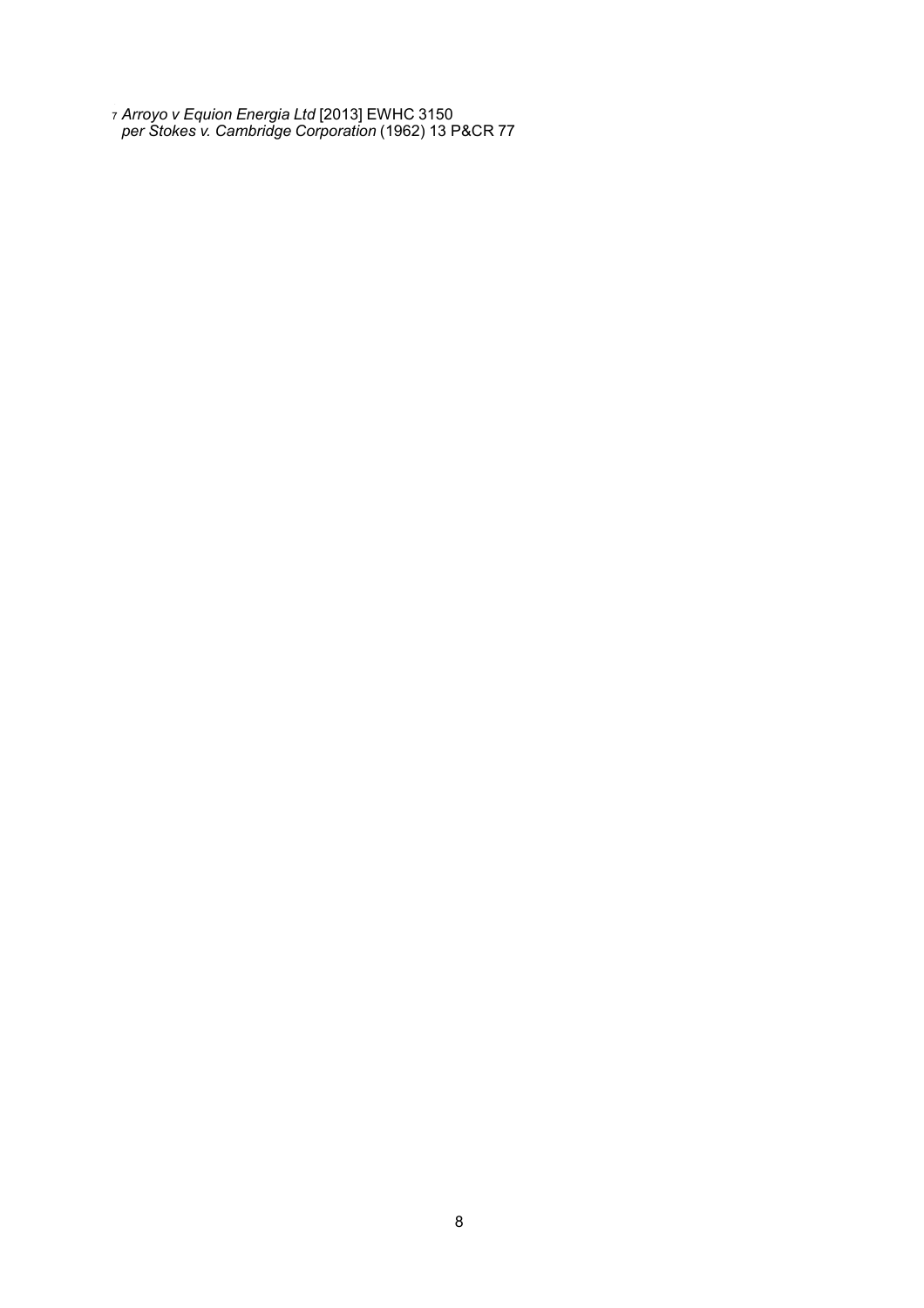between 5% (*Wrotham Park*) and 50% (*Re SJC Construction Co Ltd Application* (1975) 29 P&CR 322).

- 18. A Stokes percentage cannot always be applied and this can result in even more headaches for legal advisers. Although the Stokes percentage is 33%, and that is a figure that many people remember, it is not the case that the usual award is one third of the net profits of a development undertaken in breach. Clients who have in mind this figure alone are often disappointed by the litigation process. The court, having undertaken as many quantifiable calculations as is possible, will then take a step back and have a look at the product of the calculations. If this does not "feel right", then the damages will not be assessed at that level.
- 19. If there are multiple claimants or multiple potential claimants and the court decided that Wrotham Park damages are applicable, then the calculation may involve a division of the total damages payable between the potential claimants. This is a factor that may well occur if a developer is seeking to buy rights of various individuals.

#### **INJUNCTIVE RELIEF**

#### **Introduction**

- 20. There appears to have been a trend in recent years for litigants in increasing numbers to instruct their lawyers to seek injunctive relief. Presumably, this is because injunctions provide a swift route to reasserting rights that is commensurate with the busy workings of a commercial enterprise. Sadly, over the same period of time, the machinations of the legal system seem to have meant that litigants have to wait longer for their day in court. However, in many instances, injunctive relief is sought in circumstances where in reality injunctive relief will not be granted, or that any application for the relief is premature. It is always worth pausing to think whether an injunction would be likely to be granted.
- 21. But don't pause too long! The difficulty with the "wait and see" approach is that a litigant does not want to lose the right to injunctive relief by having left it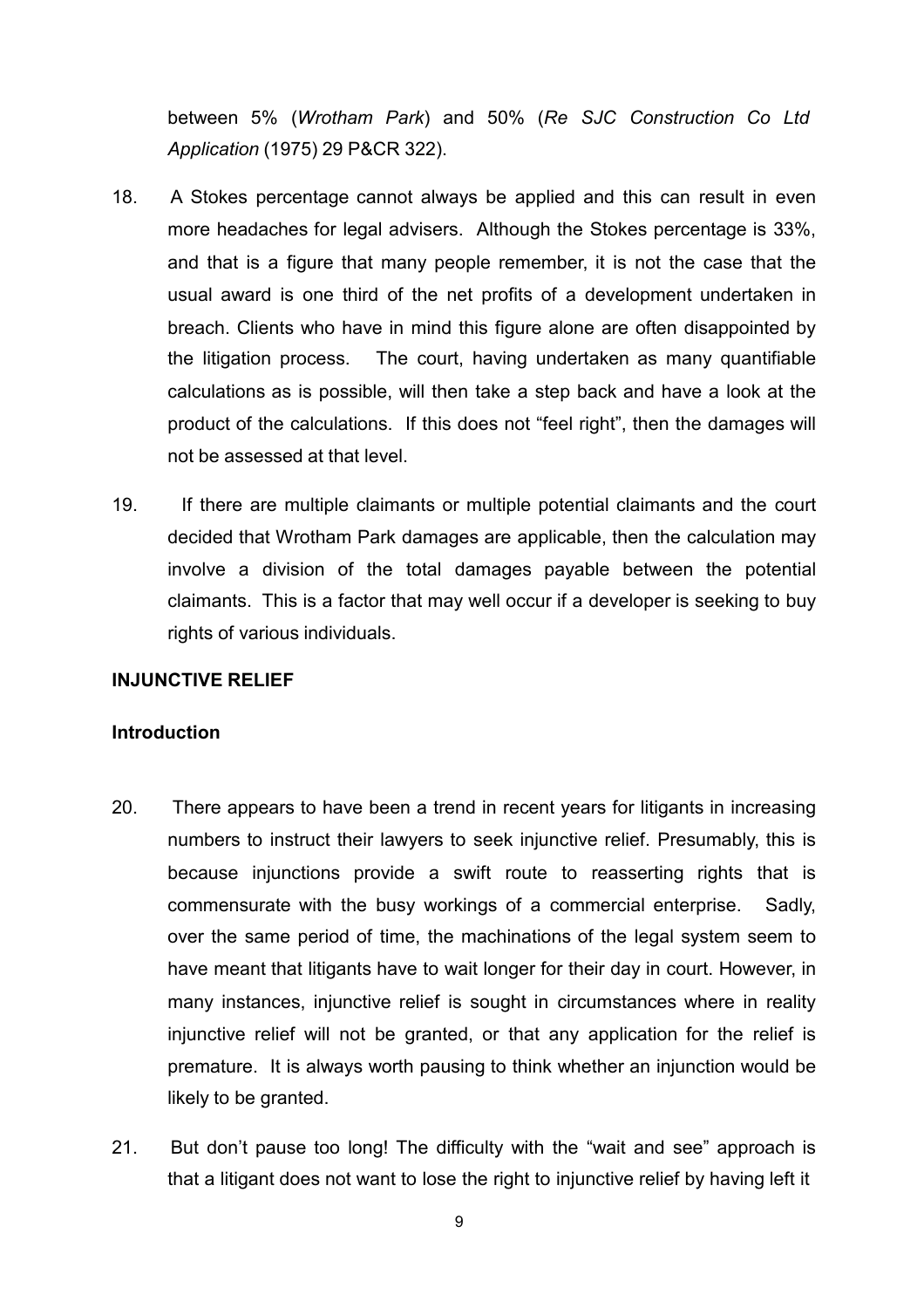too long before bringing the application. An obvious example of is the difference between getting an interim injunction seeking prohibitory relief (to stop somebody building a structure) as opposed to seeking final mandatory relief (for that structure's removal). Here, it is much harder to satisfy the court that the injunction should be granted on a mandatory basis than on an interim or prohibitory basis.

22. However, it has been held that a failure to seek interim prohibitory relief is not fatal to obtaining final mandatory relief at trial: see *Mortimer v. Bailey* [2004] EWCA Civ 1514, [2005] 2 P&CR 9.

#### **Damages in lieu of an injunction**

23. An injunction will be granted almost as a matter of course to restrain a breach of restrictive covenants. It has been settled for some time that where a defendant has wrongly interfered with the claimant's rights as an owner of property and intends to continue that interference, then the claimant is prima facie entitled to that injunction . There may be circumstances in which 8 damages would be an adequate remedy but it is for the wrongdoer to satisfy the Court that those special circumstances exist . 9

#### **Shelfer v. City of London Electric Lighting Co (1895)**

- 24. In *Shelfer v. City of London Electric Lighting Co 10* , it was suggested that a good working rule as to whether damages in substitution for an injunction may be given would be:
	- $(i)$  if the injury to the Claimant's legal rights is small; and
	- (ii) is one which is capable of being estimated in money; and

<sup>8</sup> *Pride of Derby & Derbyshire Angling Association Ltd v. British Celanese Ltd* [1953] Ch. 149. The same principle applies to a restriction not to ride someone else's horse in the Derby, see *Araci v Fallon* [2011] EWCA Civ 668. <sup>9</sup> See *Shelfer*, below.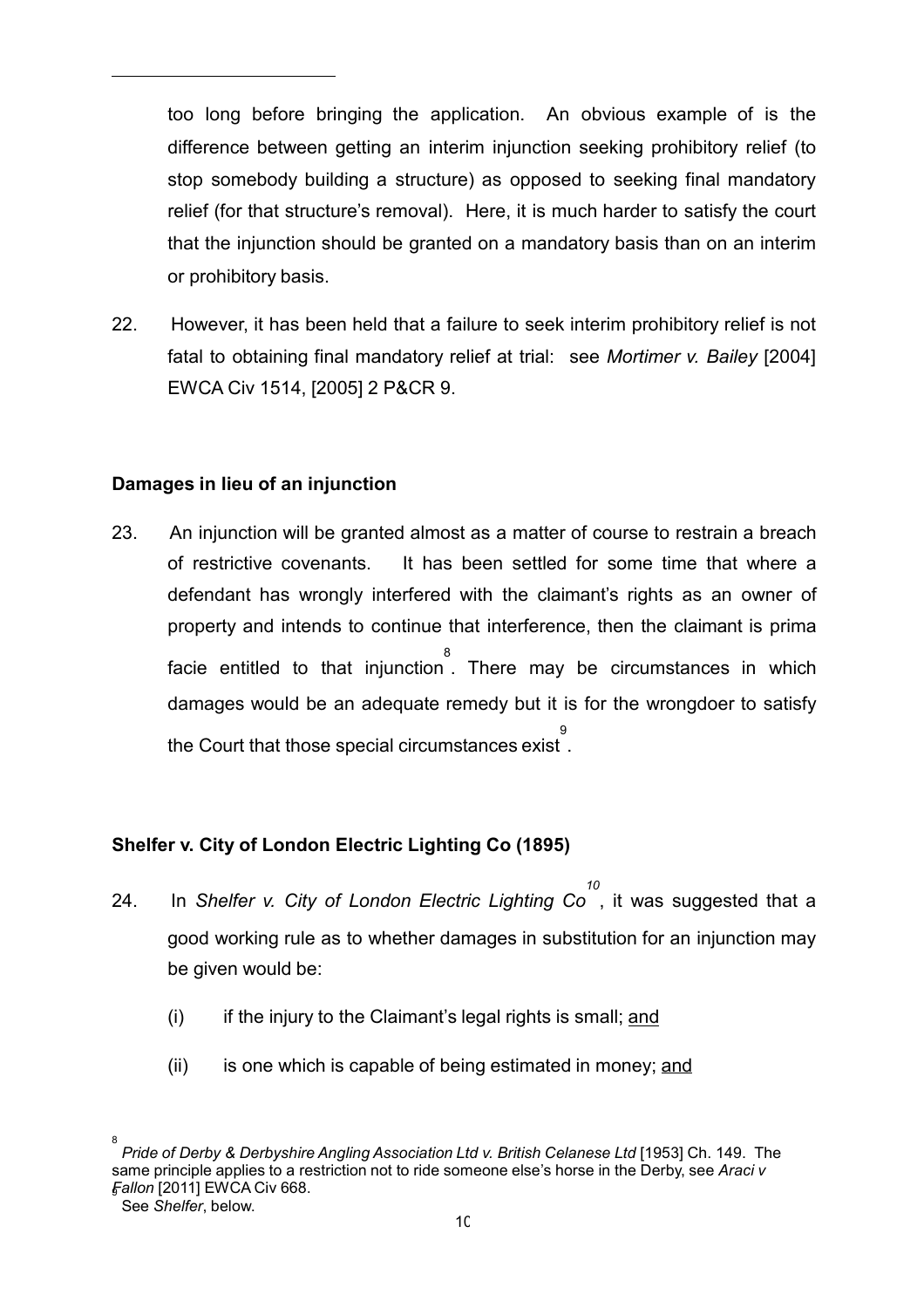[1895] 1 Ch. 287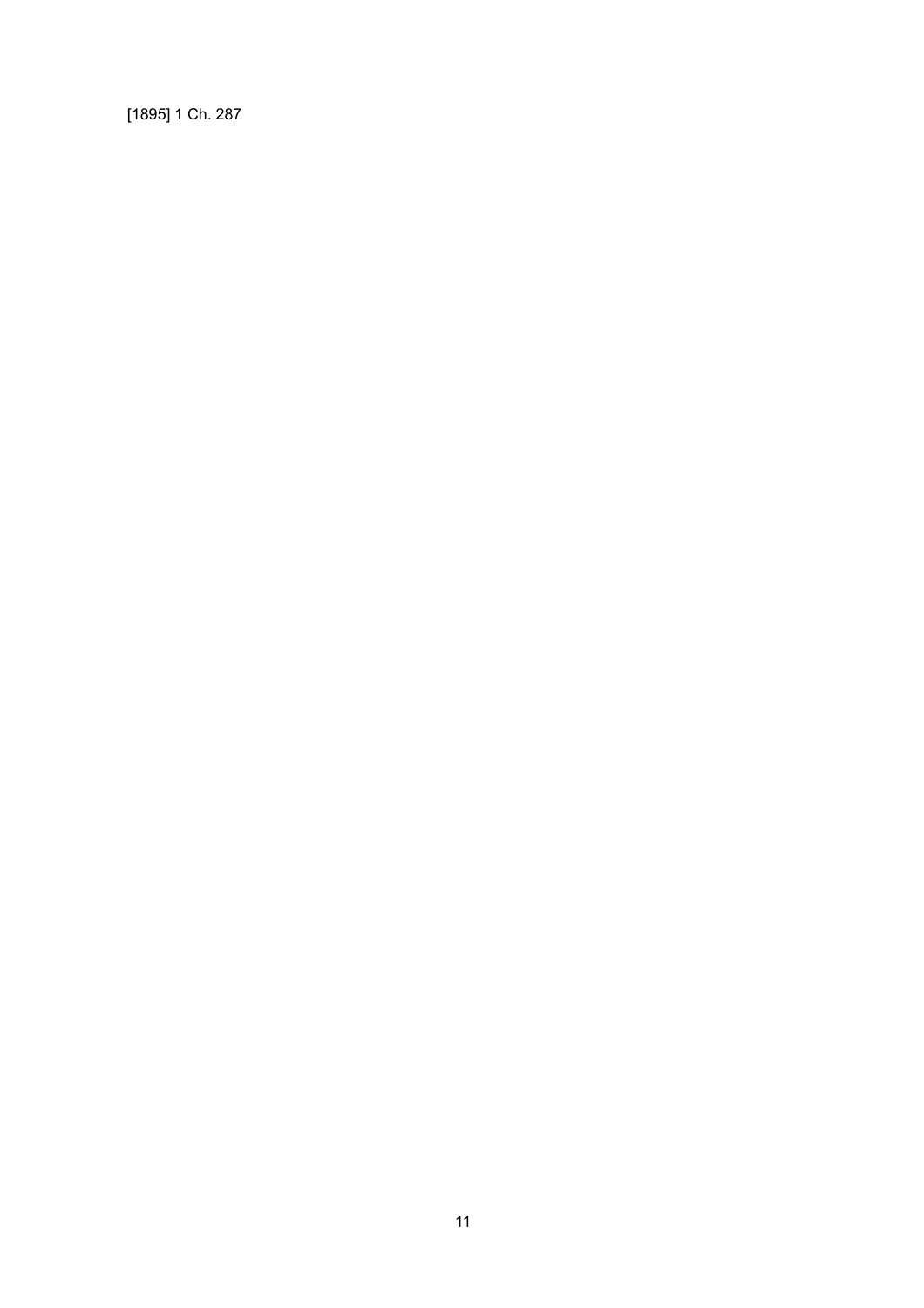- (iii) is one which can adequately be compensated for by a small money payment; and
- (iv) the case is one in which it would be oppressive to the Defendant to grant an injunction.
- 25. Although AL Smith LJ went on to say that what this would mean in practice must be left to the good sense of the tribunal which deals with each case and each case must decide upon its own facts, *Shelfer* has been established law for over a century, but later cases have differed as to what guiding principles can be taken from the decision. Should it be the 'Shelfer 4-part test', or should emphasis be placed upon the good sense of the tribunal?

#### **Regan v. Paul Properties (2007)**

- 26. *Shelfer* was placed firmly back in the spotlight by Mummery LJ giving the judgment of the Court of Appeal case of *Regan v. Paul Properties DPF No. 1 Limited & Others* [2007] Ch. 135, a case concerning rights to light. When considering the position relating to damages in lieu of an injunction, he said:
	- 35 *Shelfer is the best known case. It is a decision of the Court of Appeal. It has never been overruled and it is binding on this court. The cause of action was nuisance, as in this case, though in the form of noise and vibration rather than interference with a right of light.*
	- *36 Shelfer has, for over a century, been the leading case on the power of the court to award damages instead of an injunction. It is authority for the following propositions which I derive from the judgments of Lord Halsbury and Lindley and A L Smith LJJ. (1) A claimant is prima facie entitled to an injunction against a person committing a wrongful act, such as continuing nuisance, which invades the claimant's legal right. (2) The wrongdoer is not entitled to ask the court to sanction his wrongdoing by purchasing the claimant's rights on payment of damages assessed by the court. (3) The court has jurisdiction to award damages instead of an injunction, even in cases of a continuing nuisance; but the jurisdiction does not mean that the court is "a tribunal for legalising wrongful acts" by a defendant, who is able and willing to pay damages: per Lindley LJ, at pp 315 and 316. (4) The judicial discretion to award damages in lieu should pay attention to well settled principles and should not be exercised to deprive a claimant of his prima facie right "except under very exceptional circumstances": per Lindley LJ, at pp 315 and 316. (5) Although it is not possible to specify*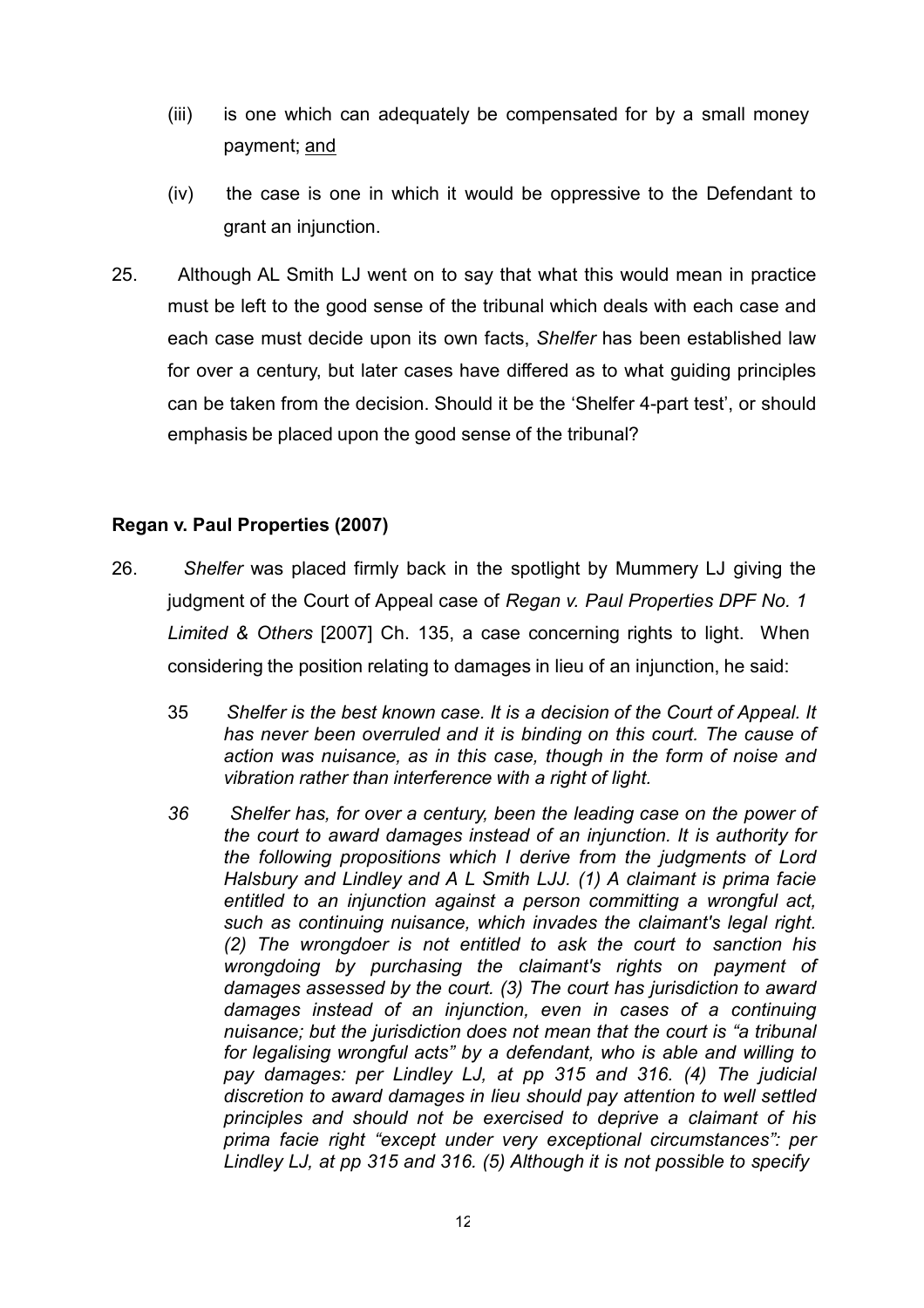*all the circumstances relevant to the exercise of the discretion or to lay down rules for its exercise, the judgments indicated that it was relevant to consider the following factors: whether the injury to the claimant's legal rights was small; whether the injury could be estimated in money; whether it could be adequately compensated by a small money payment; whether it would be oppressive to the defendant to grant an injunction; whether the claimant had shown that he only wanted money; whether the conduct of the claimant rendered it unjust to give him more than pecuniary relief; and whether there were any other circumstances which justified the refusal of an injunction: see A L Smith LJ, at pp 322 and 323, and Lindley LJ, at p 317.*

- *37 In my judgment, none of the above propositions has been overruled by later decisions of any higher court or of this court...*
- 27. In order for an injunction to be granted, one need not prove pecuniary loss, although clearly this may assist. The claimant would be entitled to the injunctive relief sought upon proof of the breach of the covenant alone. The question of loss subsequently becomes relevant to the question as to whether or not damages would subsequently be awarded in lieu of any injunction.
- 28. The effect of *Regan v. Paul* was to re-establish the primacy of the '*Shelfer* 4 part test', which is an approach that favours the granting of injunctive relief to claimants, irrespective of claims that this might be disproportionate to the loss that would be suffered by the Defendant. *Regan* reminded litigators that one cannot purchase the privilege of infringing upon the Claimant's rights.
- 29. The problem with *Regan* was that it appeared to commend an unduly prescriptive approach to determining whether damages were an adequate remedy. For example, In *Watson v Croft Promo-Sport Ltd* , the Court of 11 Appeal reversed the trial judge's decision to award damages instead of an injunction. Sir Andrew Morritt C described 'the appropriate test' as having been clearly established in *Shelfer*, namely "that damages in lieu of an injunction should only be awarded under 'very exceptional circumstances'". 12

#### **Coventry v Lawrence (2014)**

<sup>11</sup> [2009] 3 All ER 249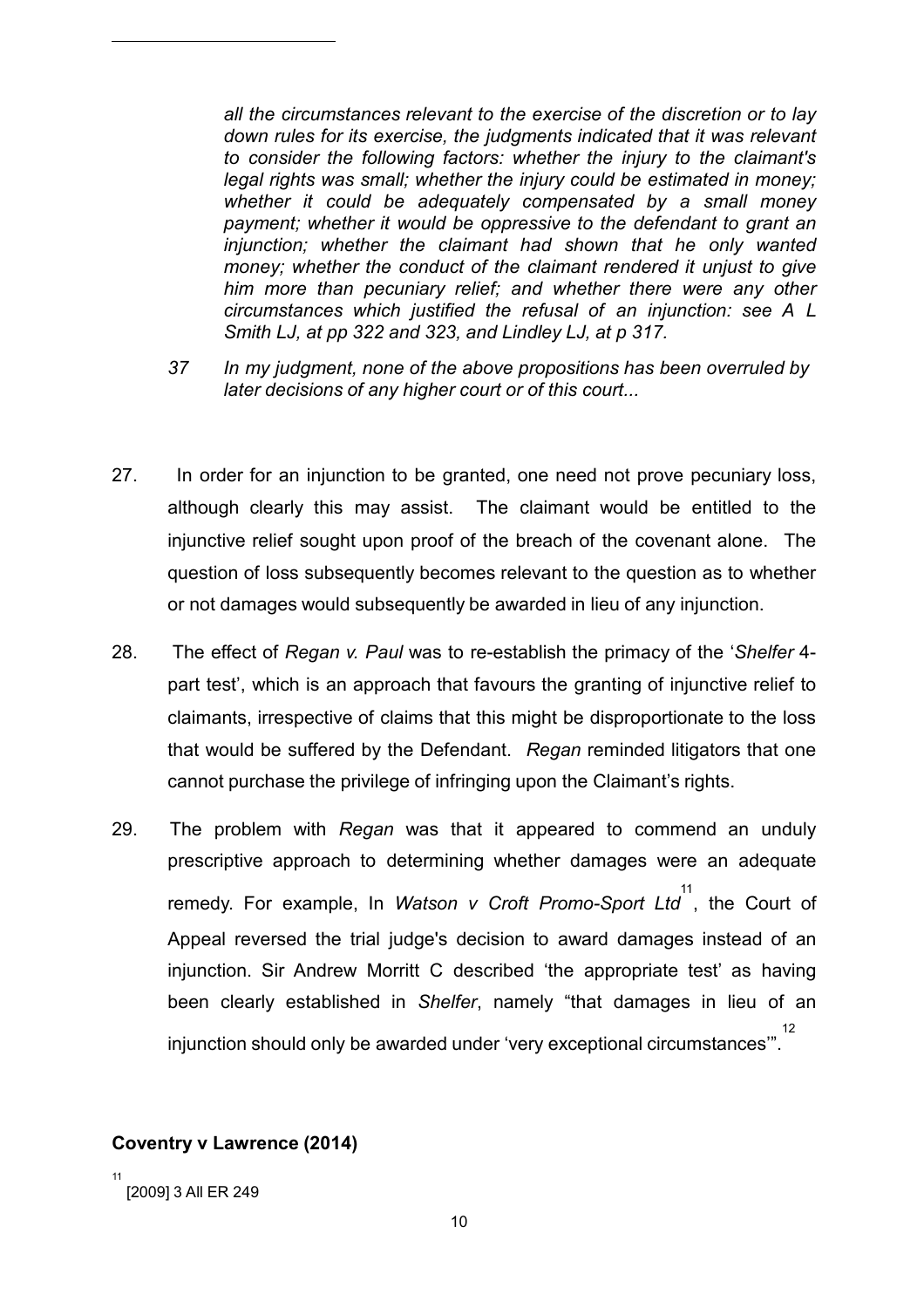At Para 44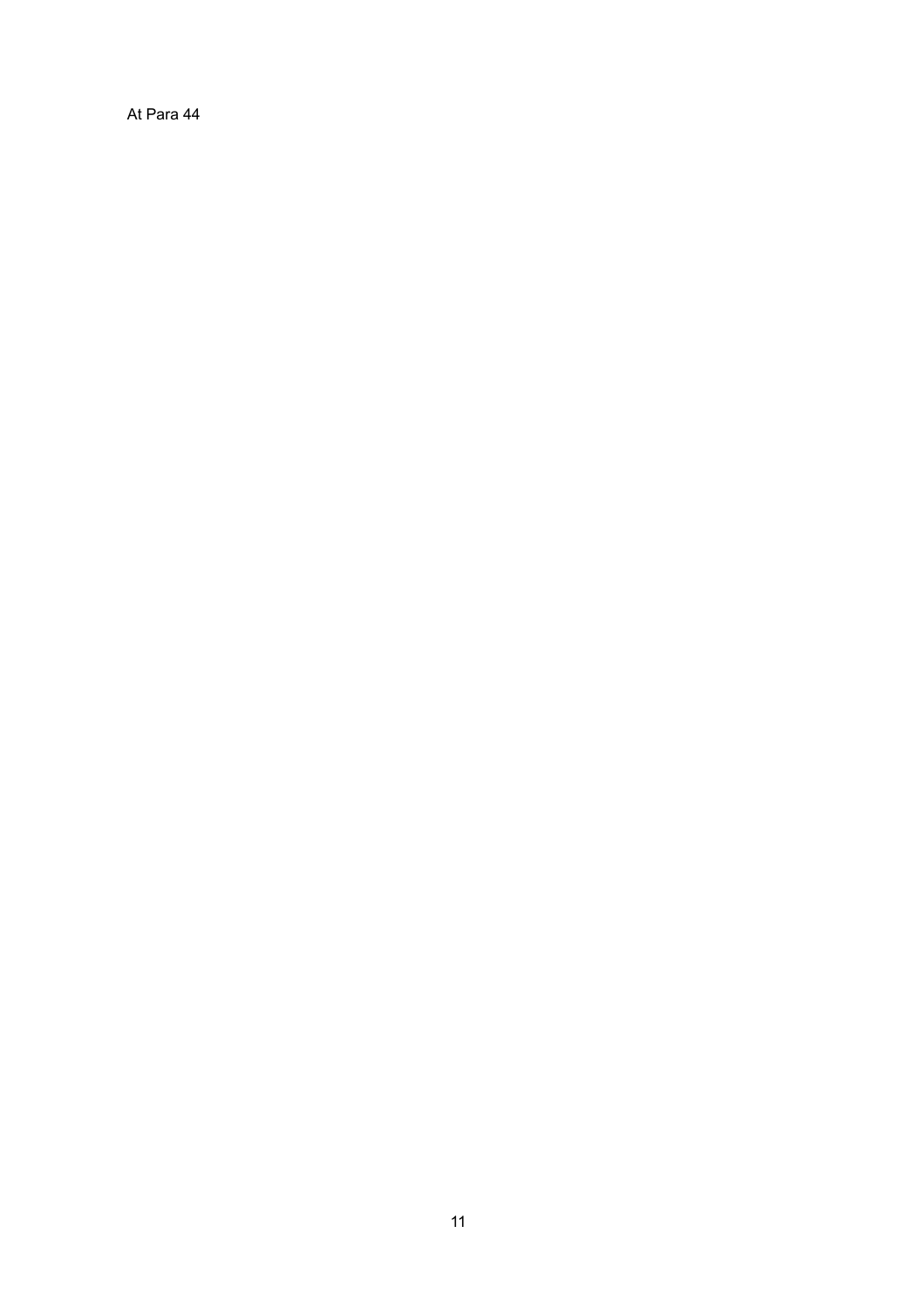- 30. This position fell to be tested before the Supreme Court in *Coventry v Lawrence. 13*  The case concerned the activities carried on at a motor sports stadium, which, with the benefit of planning permission, was used for stock car racing and speedway events. The stadium had been used in this way for several years. It was so noisy, however, that after moving into a property in 2006, the Claimants became inconvenienced in their enjoyment of their home. Their property was around 560m away from the stadium and 860m away from the track, across open fields. The Claimants sought an injunction to restrain the stadium's activities on the basis of nuisance.
- 31. At first instance, the Claimants succeeded, and were granted relief to restrain the nuisance. This was reversed by the Court of Appeal, which held that nuisance was not made out; but the trail judge's decision was restored by the Supreme Court. Lord Neuberger gave the leading judgment, with which the other SCJs agreed.
- 32. When tracing the path of the law in *Coventry v Lawrence,* Lord Neuberger noted that there were two strands of authority as to the correct approach to determining whether damages could be awarded in lieu of an injunction. This had given rise to a tension on the one hand between cases holding that *Shelfer* is generally to be adopted and that it requires an exceptional case before damages should be awarded in lieu of an injunction; and those favouring a more 'open-minded approach, taking into account the conduct of the parties' on the other. 14
- 33. The Supreme Court held that the correct position should be much more flexible than that suggested in *Regan* or *Watson*. The Court considered that an almost mechanical application of A L Smith LJ's four tests in *Shelfer*, coupled with an approach which involves damages being awarded only in 'very exceptional circumstances', were each wrong in principle, and gave rise to a serious risk of a Court going wrong in practice. The exercise of the Court's discretion should not be fettered, and each case was likely to turn on its facts.

<sup>&</sup>lt;u>..</u> <sup>14</sup> [2014] UKSC 13

At Para 117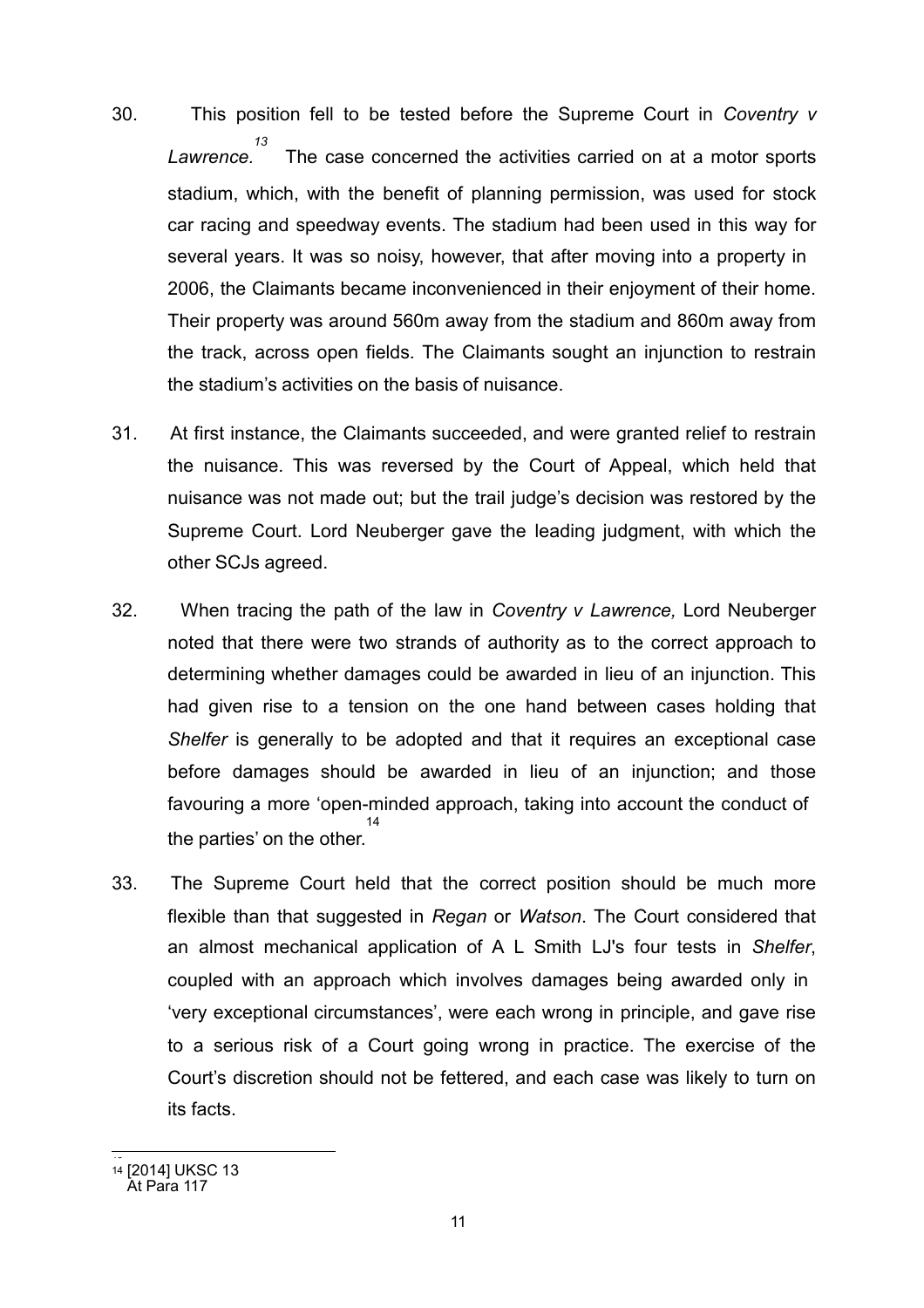- 34. As a result, the Supreme Court has approved the following approach:
	- (i) The application of the four tests as set out in Shelfer must not be such as "to be a fetter on the exercise of the court's discretion".
	- (ii) It would, in the absence of additional relevant circumstances pointing the other way, normally be right to refuse an injunction if those four tests were satisfied.
	- (iii) The fact that those tests are not all satisfied does not mean that an injunction should be granted. 15
- 35. Lord Neuberger also identified a failure to properly consider the effect of a public interest argument on the question of whether to award damages in lieu of an injunction. In *Watson*, the Court took the view that this was relevant where the damages were minimal, but not otherwise. Ultimately, the Court concluded that this was indeed a factor that was relevant and should be taken into account in the Court's assessment, but that the qualifier adopted in *Watson* was unsupportable.

#### *Coventry v Lawrence* **in practice**

#### *Circumstances in Which Injunctions Will Not Be Granted*

- 36. The obvious circumstance is in situations where damages would be an <sup>16</sup><br>. adequate remedy
- 37. In *Jaggard v. Sawyer* [1995] 1 WLR 269, the Defendants built a house at the end of cul-de-sac. At the commencement of the building works the Claimant threatened to make an application for an interim junction to enforce covenants prohibiting access over her part of the private roadway, but did not do so. Mrs. Jaggard later applied for an injunction and was unsuccessful. It was noted by Millett LJ in the Court of Appeal that had she applied for an interim injunction at an early stage, she would almost certainly have obtained it. However, because of the delay, it was inappropriate and disproportionate to

<sup>15</sup>

<sup>16</sup> At Para 123 On this point, note also Para 107, below.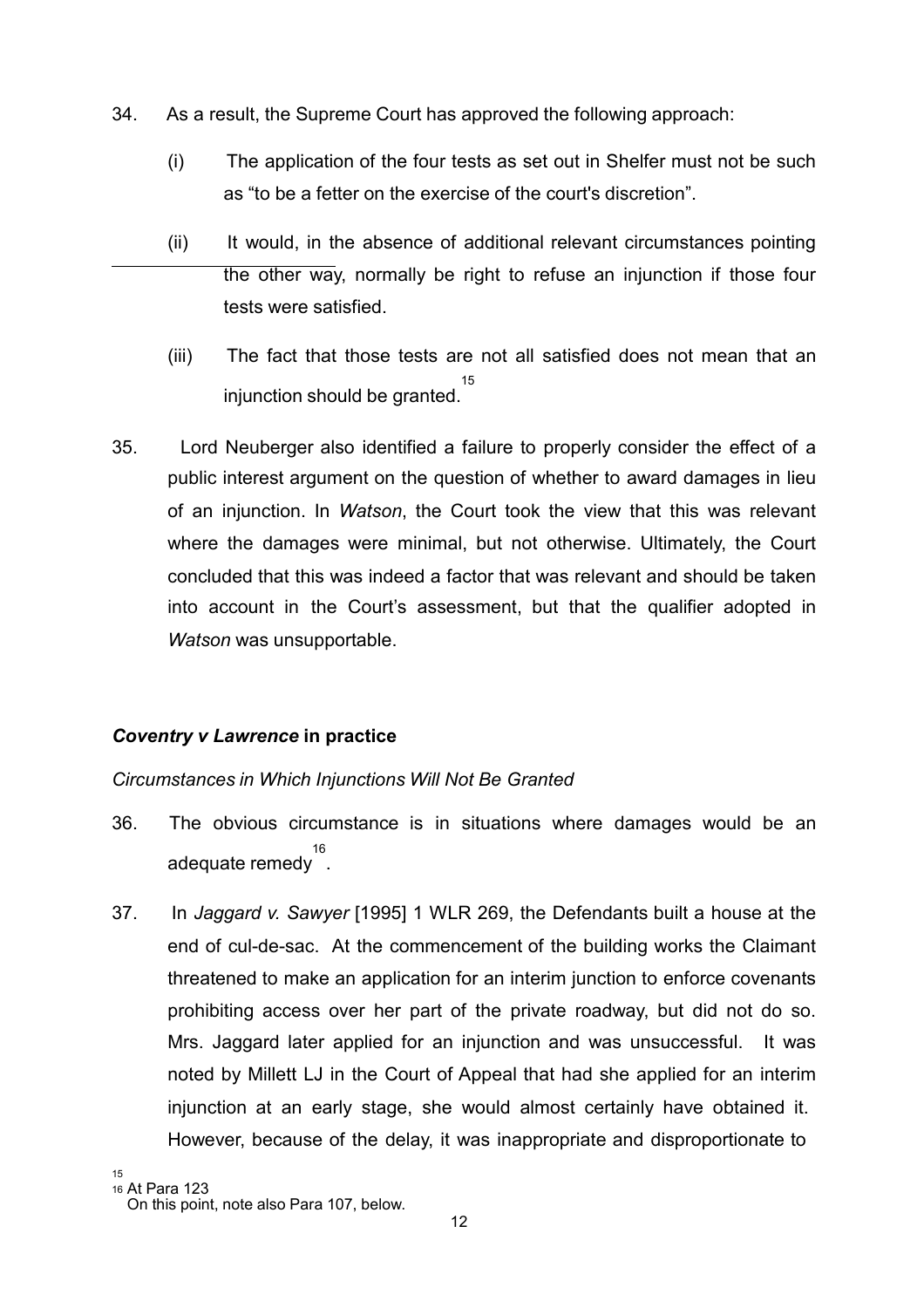grant mandatory injunctive relief by that point in time. Despite the outcome, Millett LJ went on to say:

"the test is one of oppression, and the Court should not slide into application of a general balance of convenience test".

- 38. There will be other circumstances in which an injunction may not be granted. For example:
	- (i) if one is trying to enforce private rights restricting the use of land against a statutory body discharging its functions in the public interest in circumstances where there is a statutory compensation scheme in place: *Brown v. Heathlands NHS Trust* [1996] 1 All ER 133.
	- (ii) A similar position applies even more strongly in circumstances where land is being acquired for public purposes, and there are specific provisions which allow local and other authorities to override restrictive covenants 17 . The power to override certain restrictive covenants is not the same as a power to extinguish adverse rights 18 .

#### **Post Coventry v Lawrence case law**

39. There have been a number of reported cases, particularly in the last few months, that have considered *Coventry v Lawrence*. A number of these have related to restrictive covenants in employment contracts . The subsequent 19 cases appear to have grappled with the approach endorsed by the Supreme Court relatively successfully and without demur.

<sup>17</sup> Notably Section 237 of the Town and Country Planning Act, as amended by the Planning Act 2008, which came into force on 6 April 2009. Other statutory provisions which give powers to override covenants include the local government Planning and Land Act 1980, Sch 26, Para 7 and the Housing Act 1988 Sch 10, Para 5 and the Leasehold Reform Housing and Urban DevelopmentAct 1998 3, Sch 20, Para 5.

Such as one may encounter, for example, in Section 236 of the Town and Country Planning Act 1990 or Section 295 of the Housing Act 1985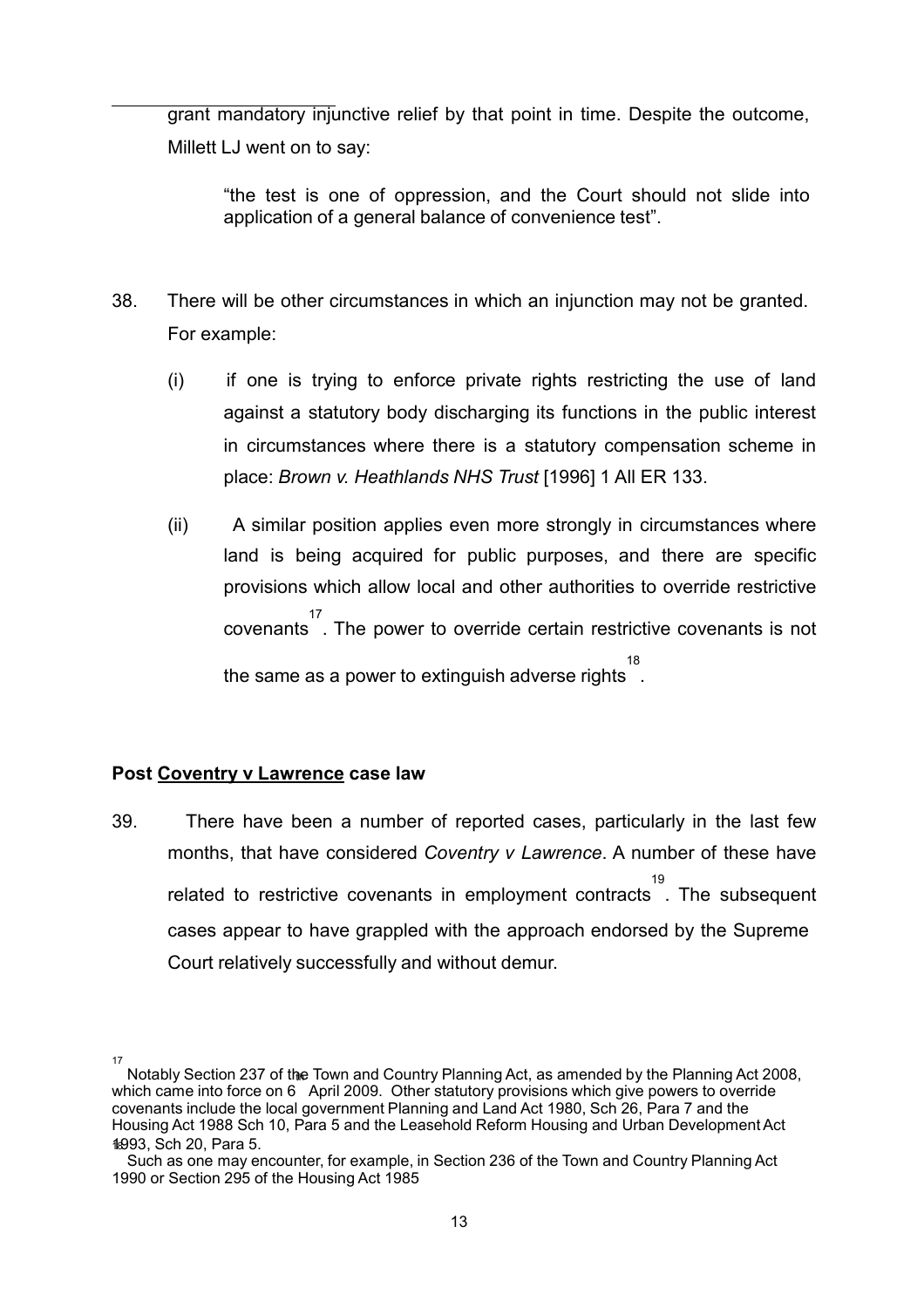See, for example, *D v P* [2016] EWCA Civ 87, which applied *Coventry v Lawrence* in determining whether the Court should exercise its discretion and grant an injunction.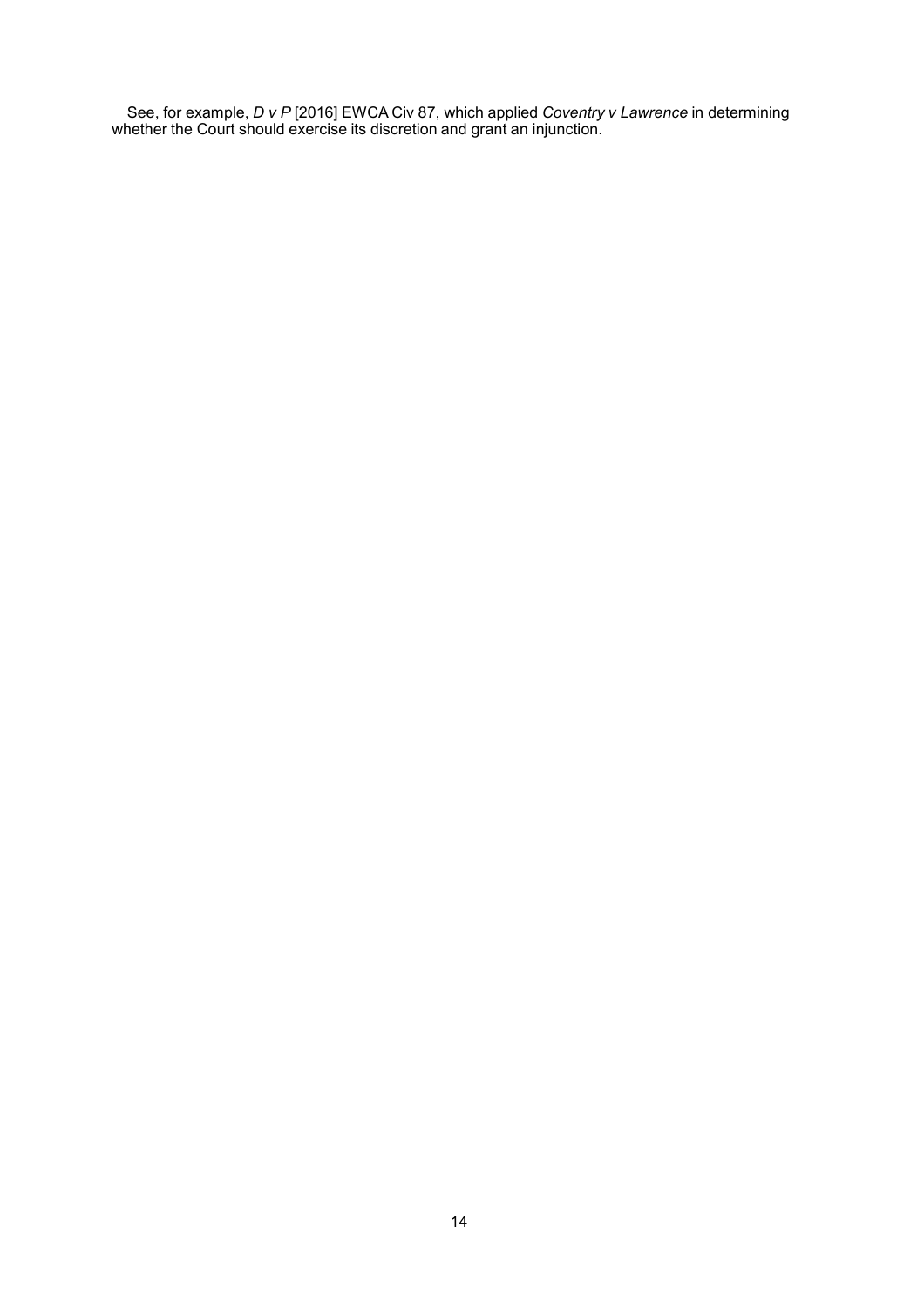- 40. In *Peires v Bickerton's Aerodromes Ltd* [2016] EWHC 560 (Ch), the Claimant sought an injunction to prevent noise nuisance caused by helicopter training activities at an adjacent aerodrome. Peter Smith J balanced the Claimant's rights to undisturbed enjoyment of her property against the Defendant's right to use its property for its own lawful enjoyment, and granted an injunction which limited the frequency and duration of training at the aerodrome.
- 41. Unsurprisingly, much of the litigation involving breach of restrictive covenants occurs in the County Court. In *Gott v Lawrence* [2016] EWHC 68 (Ch) 20 , Recorder Halliwell dealt with a wide-ranging claim involving a disputed title to a strip of land that was being used as an access to a large agricultural shed for free range hens. The Court held that the Defendants were the owners of one half of the disputed strip divided longitudinally and that they were entitled to rights of way over the full width of the disputed strip by virtue of an 1815 Inclosure Award. The Defendants sought injunctive relief on various bases, and the Court considered and applied *Coventry v Lawrence 21* .
- 42. For the purposes of those proceedings, the judge distilled *Coventry v Lawrence* down to two propositions:
	- (i T ) h e (i T i) h e

4Tj

Claimant should unlock a gate on the disputed strip and refrain from relocking it; or provide the Defendants with the keys to the gate. If the Claimant was not willing to take these steps voluntarily, then the judge would be minded to direct him to do so by way of injunction, but would not otherwise grant injunctive relief at that stage.

<sup>20</sup> Despite the citation, the proceedings appear to have been heard in the County Court.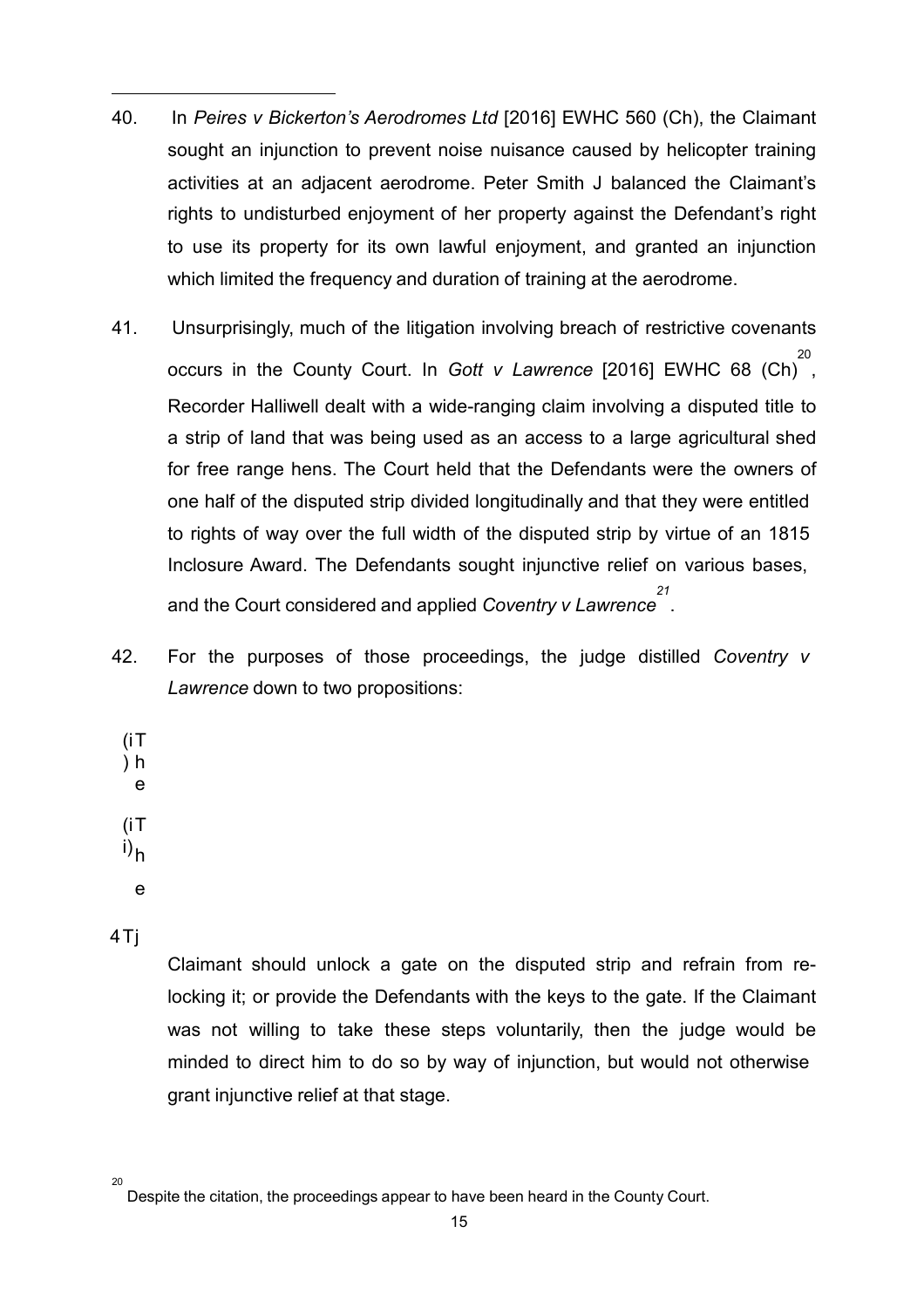At paragraph 70.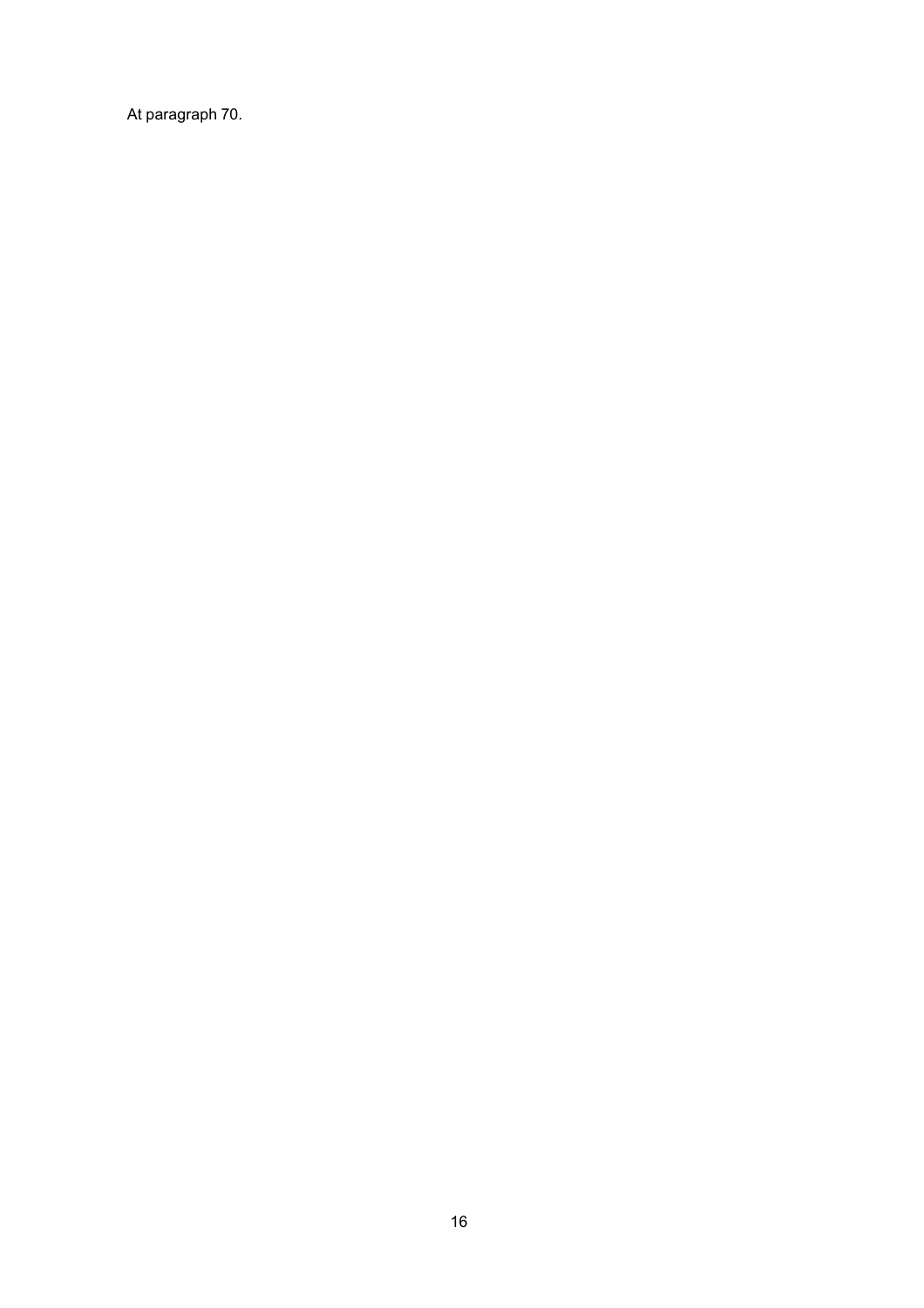- 44. It may well be that despite the Supreme Court stepping in to make the position clearer, the position was fairly clear beforehand. The Courts appear to be taking the new test in their stride, and it remains possible to obtain the same outcomes as before.
- 45. Another example is *Ottercroft Limited v Scandia Care Limited & Dr Mehrdad Rahimian* [2016] EWCA Civ 867. D2 controlled D1, which wanted to redevelop a stable yard. This involved erecting an external metal staircase in place of an existing wooden one. This should have required notice to be served under the Party Walls Act 1996, but this did not occur. Nonetheless, works were commenced, and Ottercroft, which was concerned about interference with its right to light, commenced proceedings to restrain the development. The Defendants gave certain undertakings, but works continued, albeit in a scaled-down form. However, the staircase was built, with no notice to Ottercroft, without planning permission and in breach of the undertakings.
- 46. The judge at first instance relied upon *Coventry v Lawrence*, and decided that the staircase needed to be rebuilt in such a way as not to interfere with Ottercroft's rights to light. The Defendants appealed.
- 47. The Court of Appeal noted that at Paragraph 121, Lord Neuberger 'cautiously approved' a statement from Lord MacNaghten in an earlier case:

"In some cases, of course, an injunction is necessary - if, for instance the injury cannot fairly be compensated by money - if the defendant has acted in a high-handed manner - if he has endeavoured to steal a march upon the plaintiff or to evade the jurisdiction of the Court. In all these cases an injunction is necessary, in order to do justice to the plaintiff and as a warning to others." "

48. The Court of Appeal had no hesitation in determining the breach of the undertakings meant that this requirement was met, and so the appeal was dismissed.

#### **Seeking a Mandatory Injunction at Trial**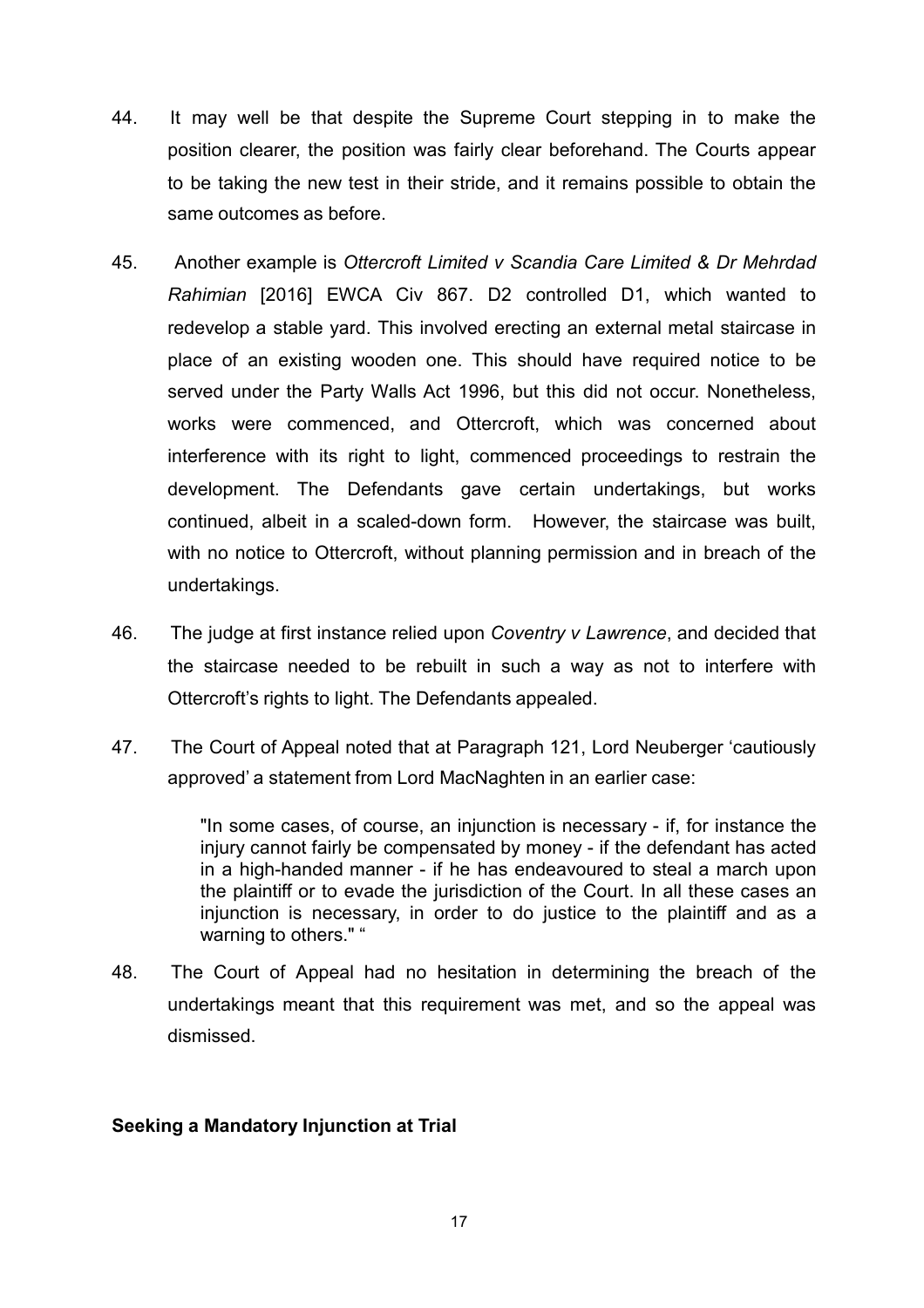- 49. As stated above, courts are traditionally more reluctant to grant mandatory injunctions than prohibitory injunctions. By granting a prohibitory injunction, the court does no more than prevent the future continued repetition of conduct of which the claimant complains. A mandatory injunction often goes much further than that.
- 50. In *Cooperative Insurance Society Limited v. Argyll Stores (Holdings) Limited*  [1998] AC 1, the claimants owned a shopping centre and sought a mandatory injunction to enforce a covenant to keep a supermarket open. The House of Lords held that the claimants should be confined to a remedy in damages, and Lord Hoffman reviewed the law relating to mandatory injunctions. Lord Hoffman distinguished between those forms of mandatory injunction which require the defendant to achieve a result and those which require the carrying on of an activity over a period of time. The effect of Lord Hoffman's reasoning is that whilst of course it is possible to obtain an order requiring the continuation of an activity, the cases in which this discretion will be granted in the favour of the claimants will be few and far between.
- 51. In the sphere of restrictive covenants, most mandatory injunctions fall in the latter category, namely the requirement to do a particular act.

#### **Quia Timet Mandatory Injunctions**

- 52. A *quia timet* injunction is one in which either:
	- (i) the defendant has as yet done no hurt to the claimant but is threatening and intending (so the claimant alleges) to do works which will render irreparable harm to him or his property if carried to completion; or
	- (ii) where the claimant has been fully recompensed both at law and in equity for the damage he has suffered but where he alleges that the earlier actions of the defendant may lead to future causes of action (such as wrongful undermining of land).
- 53. The principles to be considered were set out by Lord Upjohn in *Redland Bricks Limited v. Morris* 1970 AC 652, at 665 namely: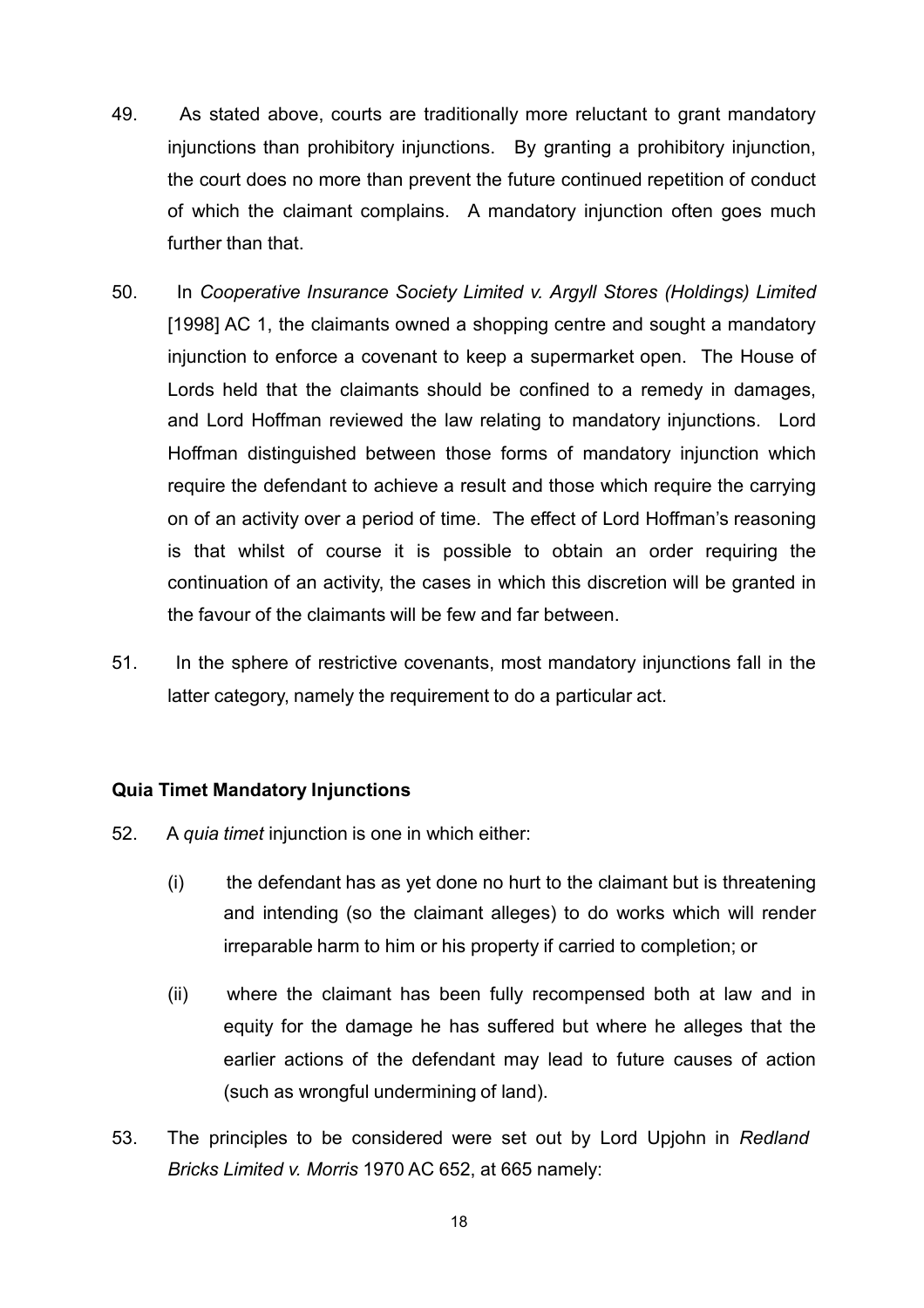- (i) Every case must depend essentially upon its own particular circumstances. Any general principles for its application can only be laid down in the most general terms.
- (ii) A mandatory injunction can only be granted where the claimant shows a very strong probability on the facts that grave damage will accrue to him in the future. It is a jurisdiction to be exercised sparingly and with caution but in the proper case unhesitatingly.
- (iii) Damages will not be a sufficient or adequate remedy if such damage does happen.
- (iv) The question of the cost to the defendant to do works to prevent or lessen the likelihood of a future apprehended wrong must be an element to be taken into account:
	- (a) where the defendant has acted without regard to his neighbour's rights, or ... has acted wantonly and quite unreasonably in relation to his neighbour he may be ordered to repair his acts by doing positive work to restore the status quo even if the expense to him is out of all proportion to the advantage thereby accruing to the claimant;
	- (b) but where the defendant has acted reasonably, though in the event wrongly, the cost of remedying by positive action his earlier activities is most important for two reasons. First, because no legal wrong has yet occurred (for which he has not been recompensed at law and in equity) and, in spite of gloomy expert opinion, may never occur or possibly only upon a much smaller scale than anticipated. Secondly, because if ultimately heavy damage does occur the claimant is in no way prejudiced for he has his action at law and all his consequential remedies in equity.
- (v) So the amount to be expended under a mandatory order by the defendant must be balanced with these considerations in mind against the anticipated possible damage to the claimant and if, on such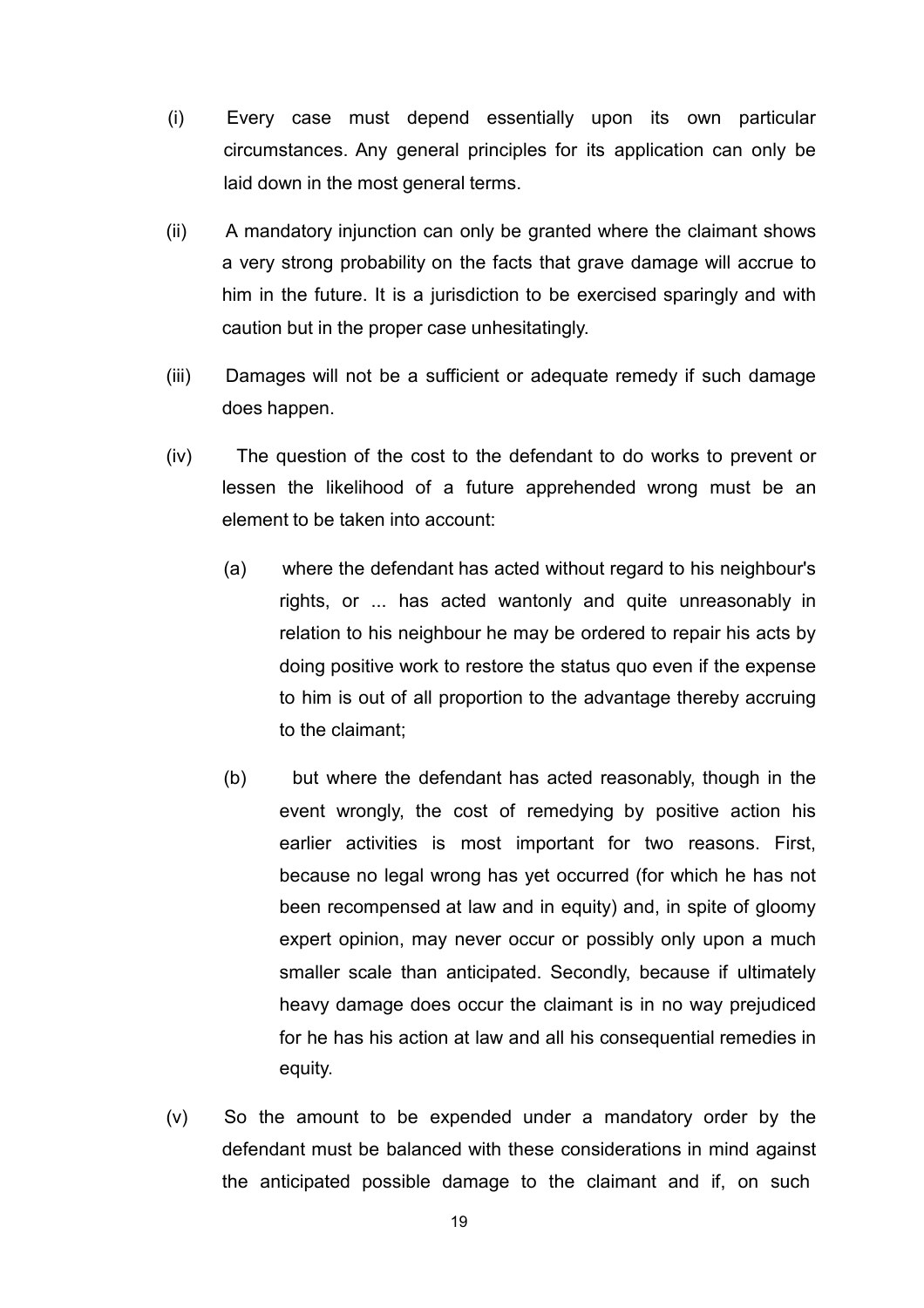balance, it seems unreasonable to inflict such expenditure upon one who for this purpose is no more than a potential wrongdoer then the court must exercise its jurisdiction accordingly.

- (vi) If in the exercise of its discretion the court decides that it is a proper case to grant a mandatory injunction, then the court must be careful to see that the defendant knows exactly in fact what he has to do and this means not as a matter of law but as a matter of fact, so that in carrying out an order he can give his contractors the proper instructions.
- 54. Under Section 50 of the Senior Courts Act 1981, it may be conceptually possible to be awarded damages in lieu of a *quia timet* injunction, even though no loss had at that stage been suffered.

#### **DEFENCES**

#### **Acquiescence**

- 55. A perfectly good claim to injunctive relief could be totally undermined by acquiescence in the breach of which complaint is made. A dramatic example is that of a claimant who sought to enforce restrictive covenants prohibiting the use of premises as a shop in circumstances where evidence emerged that he patronised the same shop . 22
- 56. In order to be acquiescing, the claimant has to stand by while the act complained of is still taking place (or has been forewarned but has not yet taken place). The claimant needs to know that the act is being done and must also know that his legal rights are involved. Without this, one cannot be said to have acquiesced in whatever events have been occurring. For example, in *Armstrong v. Sheppard & Short Limited* [1949] 2 QB 384, the claimant had not appreciated that a sewer was being constructed under a pathway that he owned and therefore was later entitled to bring an action for an injunction to restrain the discharge of effluence through his land.

<sup>22</sup> *Sayers v. Collyer* (1884) 28 Ch. D.103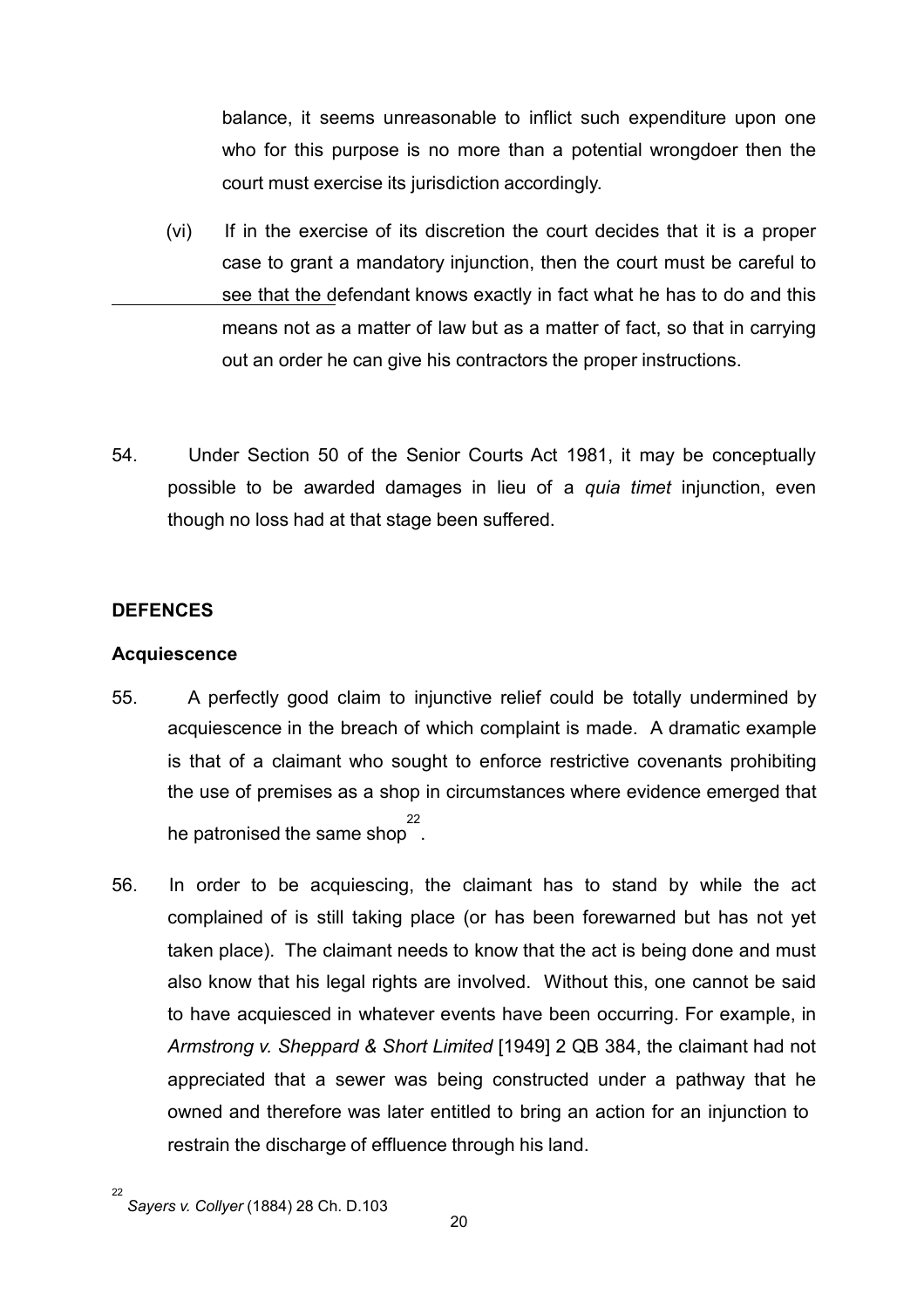57. Acquiescence does not debar a claimant from relief altogether unless it would be dishonest or unconscionable for the claimant after such a delay to seek to enforce his rights. In all other circumstances, in other words where the claimant's actions fall short of being dishonest or unconscionable, the court still has a discretion to refuse an injunction but award damages in lieu.

#### **Laches**

- 58. The doctrine of laches relates to unreasonable inaction by a potential claimant after the infringement of his rights has already taken place making it unjust to the defendant that an injunction should be granted. Therefore, there are two elements that must be examined. First, the delay and secondly the consequent injustice.
- 59. In relation to delay, this is akin to the position at common law under the operation of the Limitation Act. However, as equitable remedies are being sought, the important factors to be weighed in the balance are:
	- (i) the length of delay; and
	- (ii) the nature of the act done in the interim . 23
- 60. Ultimately, the test of whether a claimant should be debarred by his conduct from obtaining an injunction comes down to:

"Would it be unconscionable in all the circumstances for this party seeking the injunction to enforce his right which he undoubtedly had at the date of the breach of covenant by means of an injunction?" 24

61. This is again a question of fact and degree. Modern authorities seem to show that the court will look at all aspects of a party's conduct before deciding whether the conduct disentitles the claimant from obtaining the injunctive relief sought.

<sup>23</sup> <sup>24</sup> *Lindsay Petroleum Co. v. Hurd* (1874) LR5 PC 221 *Harris v. Williams-Wynne* [2006] 2 P&CR 27, at Para. 36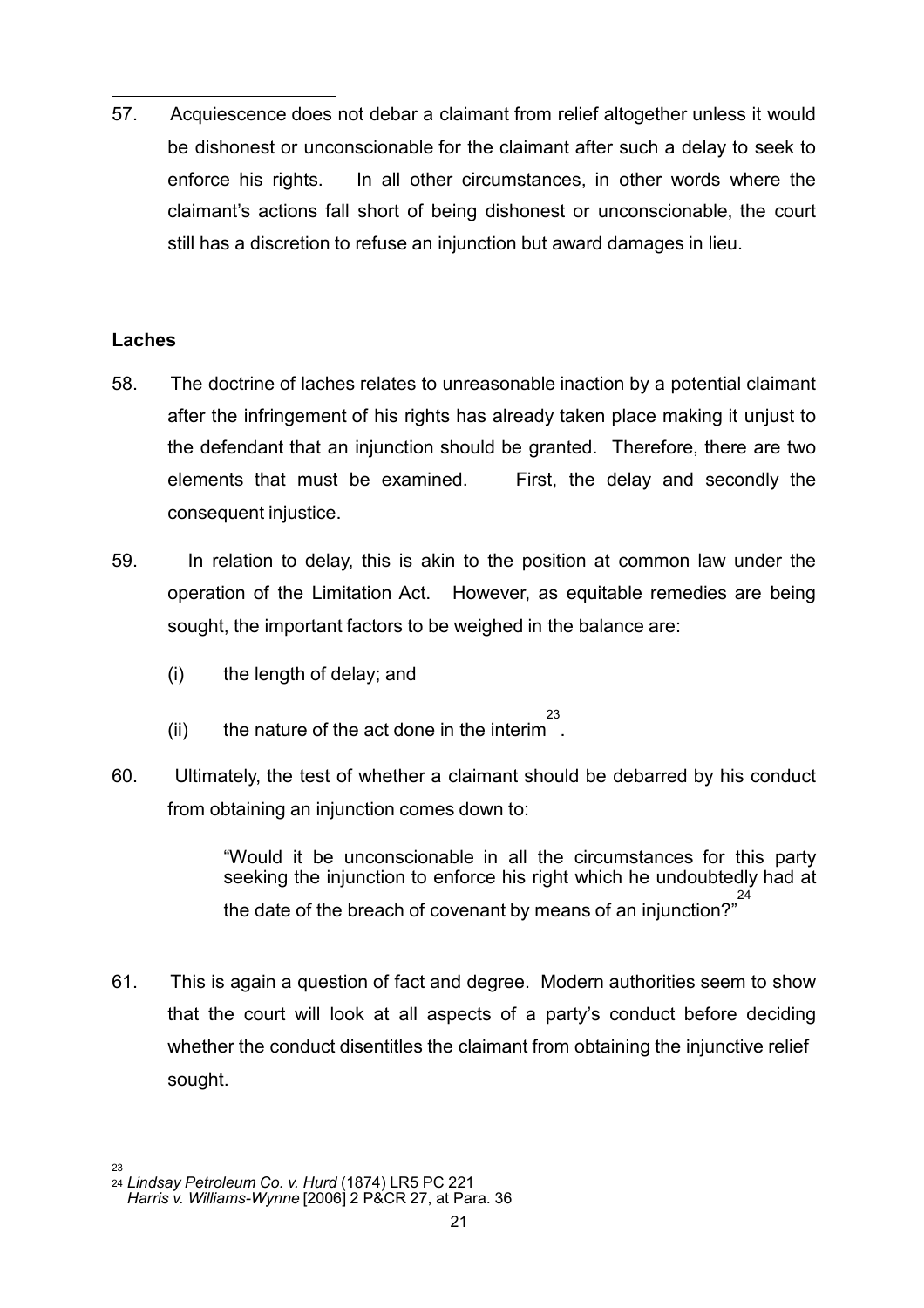- 62. Various estoppels or waivers may also preclude the granting of injunctive relief, but these points are beyond the scope of this paper.
- 63. An important point to consider in relation to restrictive covenants is that the past history of an area may be of crucial importance in determining whether an injunction would be granted. If an area has changed sufficiently because of past failures to enforce various covenants, then the whole purpose of the covenants may have already been lost. With the purpose of covenants weakened, so the prospect of injunctive relief being granted is lessened.
- 64. Finally, and of importance to practitioners, is that if the claimant makes an open offer indicating that matters can be resolved by the payment of money, then this is usually fatal to the person seeking the injunction. It is fairly obvious that if a party takes an open position that he is happy to take money in lieu of the injunction, then that person should receive damages in lieu of an injunction 25 . However, following the guidance in *Coventry v Lawrence*, there is a (theoretical) possibility that this outcome would not necessarily follow as a matter of course.

#### **SPECIFIC PERFORMANCE**

65. It is possible to seek specific performance of an obligation that is placed upon a party within a restrictive covenant. An example of a positive obligation arising out of a restrictive covenant could be an obligation to submit plans to the local planning department for the approval of a development.

#### **INSURANCE**

66. There are various forms of insurance that can be secured to seek to alleviate the problems associated with a finding that there has been a breach of a

<sup>25</sup> *Gafford v. A.H Graham* (1998) 77 P&CR 73, at 84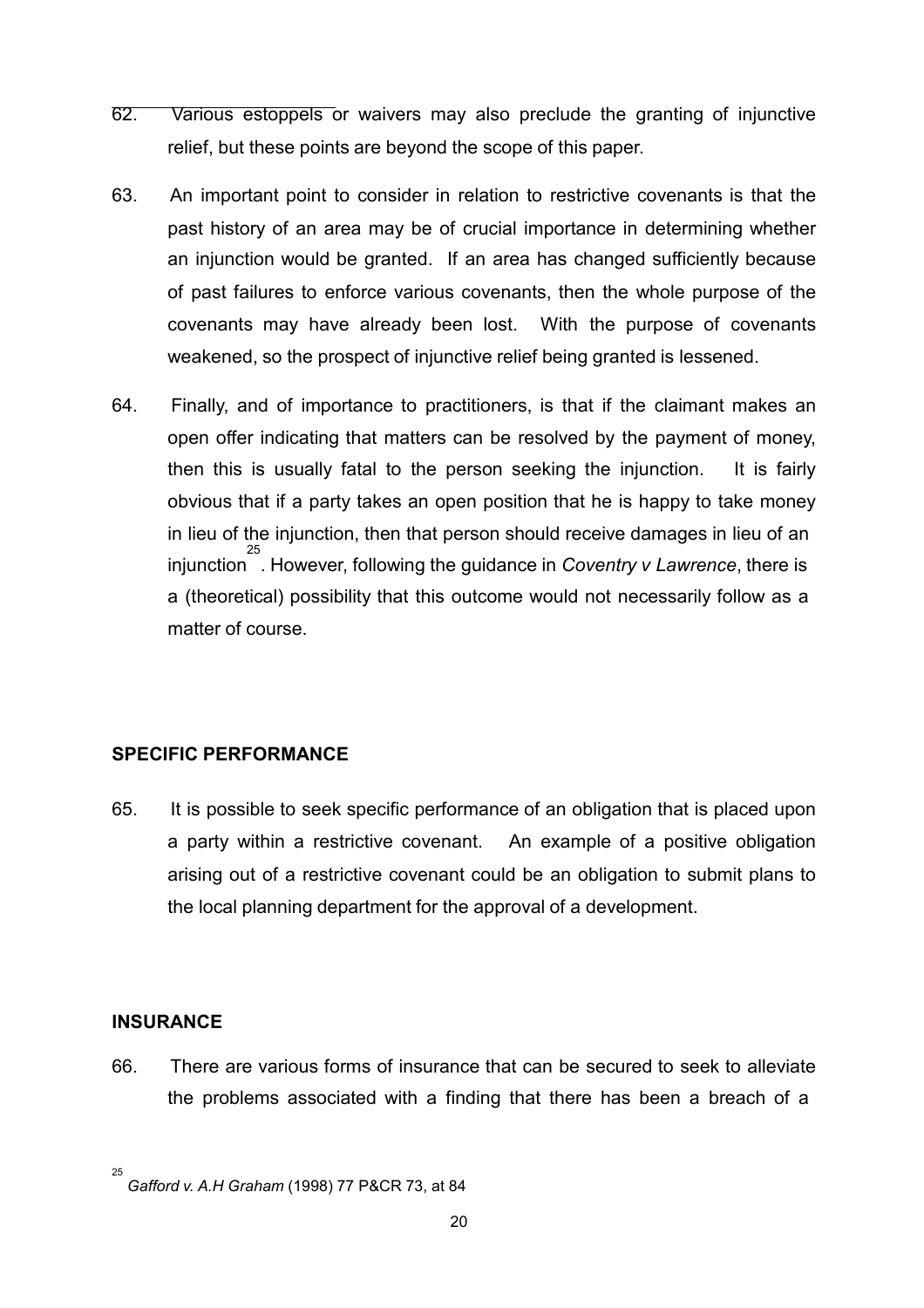restrictive covenant. For the most part, clients seek a one-off single payment for a policy in perpetuity for acts undertaken which may be in breach of restrictive covenants. It is also possible to insure against breach of unknown covenants.

- 67. Often, if a covenant cannot be dealt with under a s.84(1) application, or there is insufficient time to do so, then the defective title indemnity insurance is something that can be considered on behalf of a client. Types of risk that can be insured against include:
	- a. The unauthorised building or building of extensions to properties. Terms of such insurance usually require, amongst other things, that the buildings have been in place for more than 12 months and there has been no challenge by the covenantee.
	- b. Breaches of covenant by unauthorised use. This usually relates to sale by a shop of alcoholic drinks, and again, insurance is usually based upon the fact that there has been ongoing sale for a number of years without complaint.
	- c. Unknown covenants. Sometimes, certain documents may indicate the presence of a restrictive covenant, but they may refer to a further document that cannot be traced. Therefore, the legal extent of the covenant is unknown, and insurance is often available to remedy the situation.
- 68. Most policies will cover:
	- a. the damages or compensation awarded to any prospective claimant;
	- b. the cost of demolition or alteration of the property; and
	- c. the loss in value between the market value at the time of any successful enforcement of the covenant and the open market price at the time of the insurance.

Clearly, as this is a contract, such terms can be tailored, but most indemnity insurance in this field operates in this way.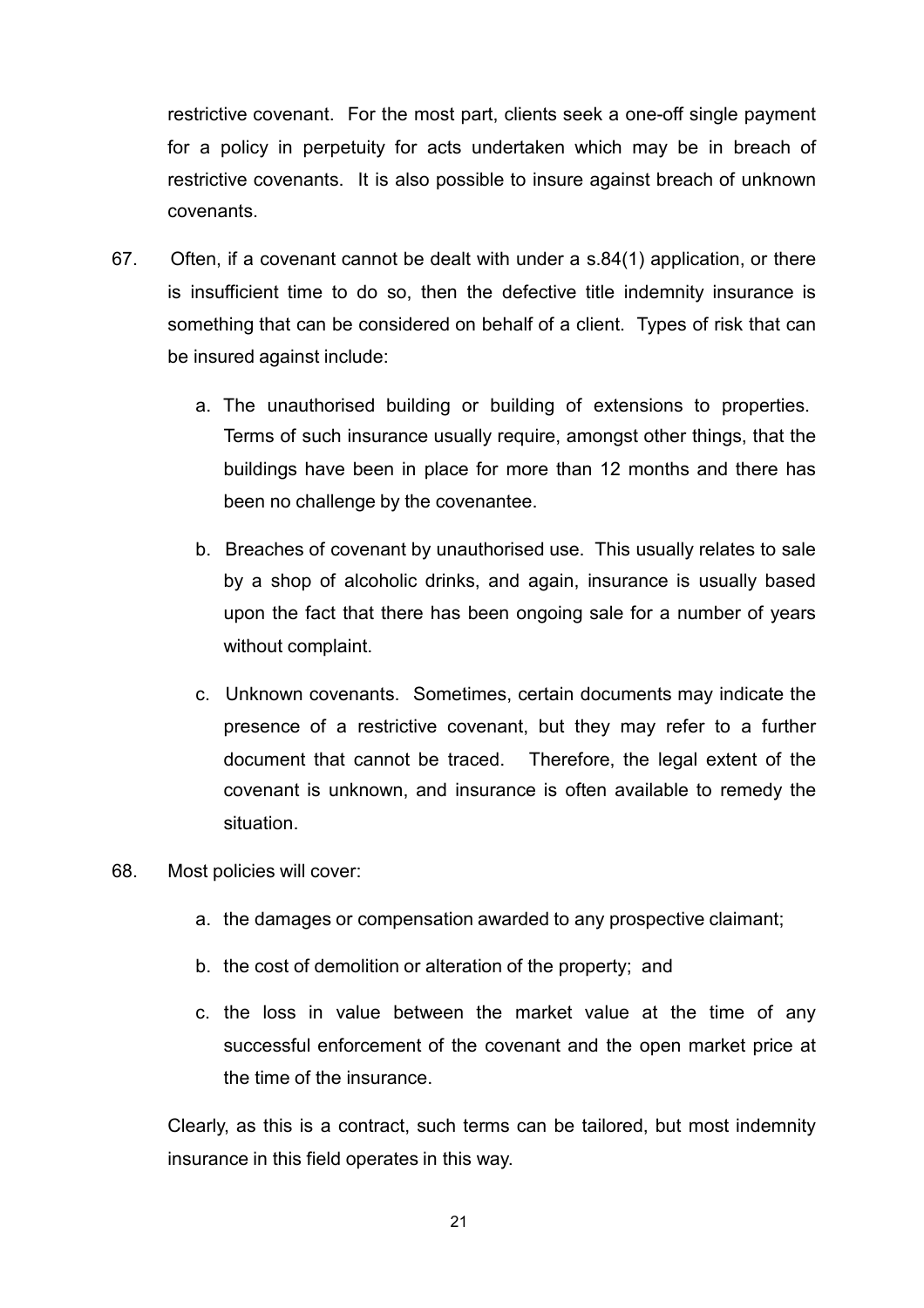- 69. It is also very important to think of insurance early on in the whole process. Often, if there has been an attempt to contact the person who may have the benefit of a covenant, insurers will often refuse to insure. Any insurance should be in place before this is attempted.
- 70. Fundamentally, any indemnity insurance does not by and of itself sterilise the covenant. If the insurance does not cover the subsequent problem, then the client is in no better position (and is in fact one premium payment worse off).

#### **REFORM**

#### **The Law Commission**

- 71. In March 2008, the Law Commission published a wide ranging consultation document headed 'Easements, Covenants and Profits a Prendre'. After a consultation period, in June 2011 the Commission produced its final report entitled "Making Land work: Easements, Covenants and Profits a Prendre" (Law Comm No 327). The Commission recommended the introduction of a new legal interest in land (which it refers to as a land obligation). The land obligation would function within the land registration system in the same way as an easement, with the benefit and burden capable of registration, so that there would be no difficulty in identifying the benefitting parties. The original parties to the land obligation would not be liable for breaches of it occurring after they parted with the land.
- 72. A land obligation would exist for the benefit of an estate in land, subject to some conditions as to the nature of the obligation. It could be either negative or positive. The latter type of obligation would remove the need for creative measures to make positive obligations enforceable against successors, such as chains of indemnity or estate rentcharges.
- 73. Existing restrictive covenants would be unaffected by reform, and there would be no need for them to be converted into the new interest.